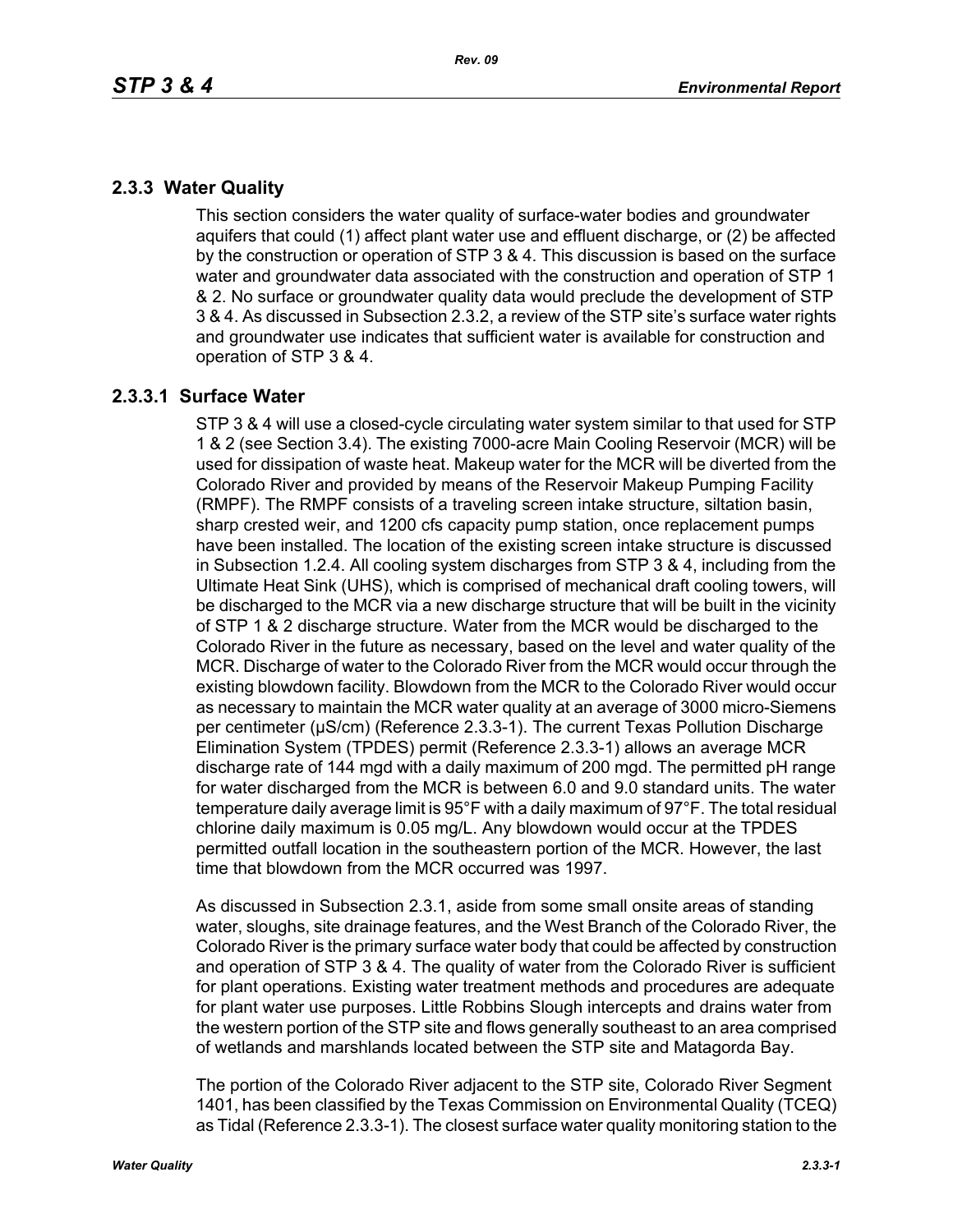STP site is located at the Lower Colorado River Authority's (LCRA) Selkirk Island monitoring station located approximately 2 miles downstream of FM 521 and approximately 1.5 miles east of the southeast portion of the MCR. Water quality data for this station for the period from January 2000 through September 2006 is included in Table 2.3.3-1 (Reference 2.3.3-3). Based on the data available at this location, the water quality is sufficient for plant use and there appears to be no environmental stressors associated with the existing water quality.

Freshwater flow from the Colorado River is important to the health and biological diversity of Matagorda Bay. A consortium of state agencies including the LCRA, Texas Parks and Wildlife Department (TPWD), TCEQ, and Texas Water Development Board (TWDB) recently selected 25 parts per thousand as the "desired salinity" in the eastern arm of Matagorda Bay, downstream of the mouth of the diverted Colorado River (Reference 2.3.3-4). It was agreed that this level of salinity would provide a "refuge" or "sanctuary" for important finfish and shellfish, particularly the Eastern oyster. In addition,TPWD designated this eastern arm of Matagorda Bay a finfish and shellfish nursery, making it off limits to commercial fishing and commercial harvesting of oysters. Table 2.3.3-2 shows targeted Colorado River freshwater inflows by month. Computer modeling indicated that an average monthly inflow of 36,000 acre-feet would be required to maintain an average salinity of 25 parts per thousand in the nursery area (Reference 2.3.3-4). As can be seen in the data presented in Section 5.2, STP withdrawal from the Colorado River is not expected to adversely impact achievement of this average monthly inflow rate.

Water quality data, primarily for metals and salts, for two reservoir sampling events performed during 2006 is summarized in Table 2.3.3-3.

Additional surface water sampling at the STP site includes sampling for radionuclides as part of the site's Radiological Environmental Monitoring Program (REMP). Surface water samples from various locations in the vicinity of the site were analyzed for the radionuclides indicated in Table 2.3.3-4 during 2005. The results of the analytical testing indicated that tritium was the only radionuclide that tested above its lower detection limit. Out of the 12 samples tested for tritium, only 4 indicated the presence tritium above detection limits. The sample location with the highest annual mean value was located in the south-southeast portion of the MCR near the blowdown discharge. The remainder of the radionuclides analyzed (40 samples) were not detected above their lower detection limits.

In addition to the sampling locations included in the REMP, there were historical sampling events for tritium at other locations. Water bodies sampled have included the west branch of the Colorado River, Little Robbins Slough, the east branch of Little Robbins Slough, an onsite ditch northeast of the MCR, and the MCR. The tritium data for these water bodies is summarized in Table 2.3.3-5. Sampling results indicate the presence of tritium in all six of the surface water body locations analyzed. Tritium was also detected in pressure relief wells (Table 2.3.3-6) installed within the above grade MCR dike. All measured tritium concentrations were below the U.S. Environmental Protection Agency's primary drinking water standard of 20,000 picoCuries per liter.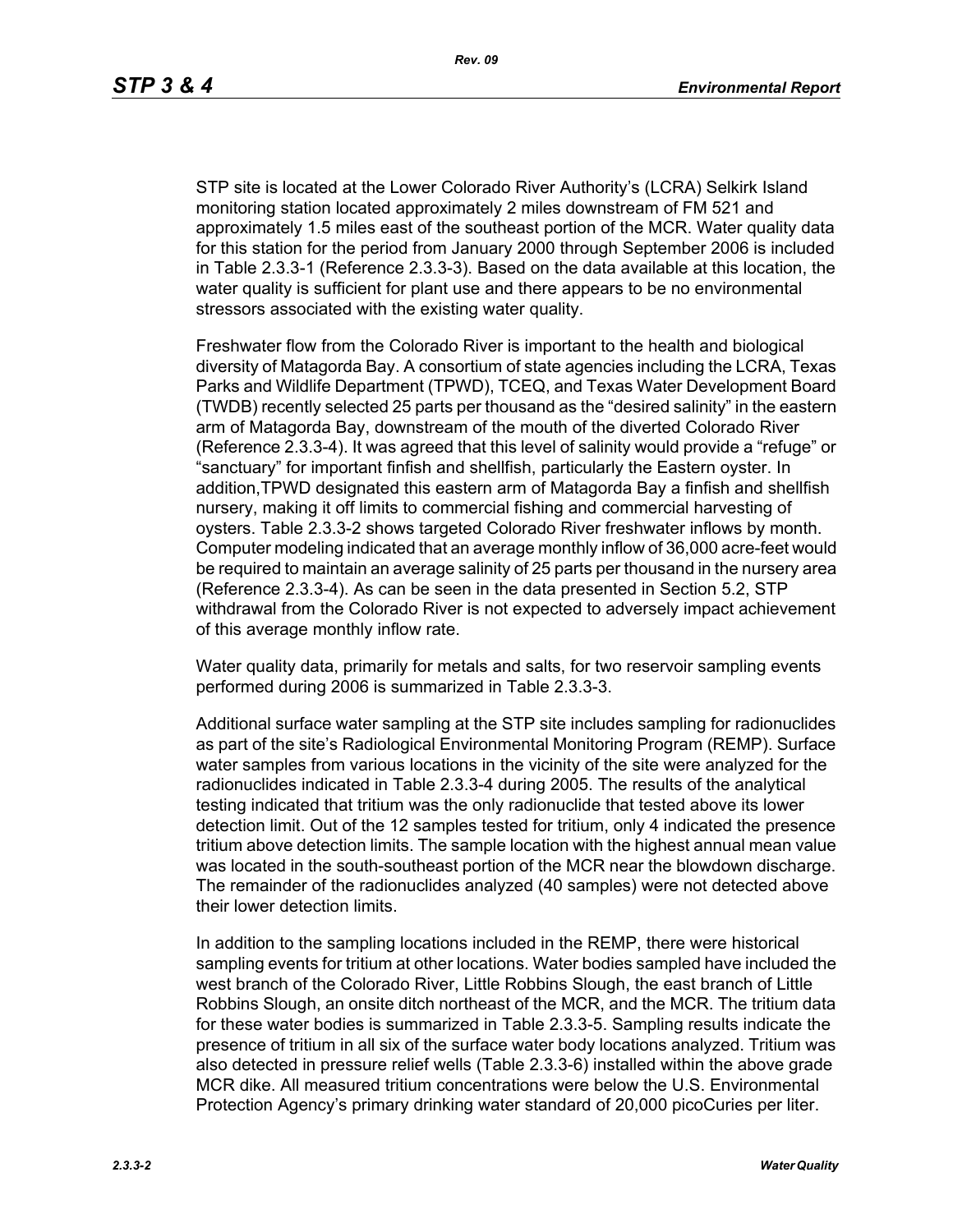Since the relief wells discharge to the surface ditches around the dike, the results of the tritium analyses for these wells is considered surface water data.

Segment 1401 water uses support aquatic life, contact recreation, general use, and fish consumption. In 2004, Segment 1401 was assessed as "fully supported" for aquatic life, contact recreation, and for general uses. Fish consumption was not assessed (Reference 2.3.3-2). The draft 2006 water body assessment list shows the segment as not supporting contact recreational use due to the presence of the bacteria *enterococcus* (Reference 2.3.3-5). *Enterococcus* is normally found in human and animal waste (Reference 2.3.3-6). Water quality associated with bacteria generally deteriorates during periods of heavy precipitation. Runoff from livestock producing facilities could carry increased amounts of bacteria which could then be carried to the nearest surface water feature. Heavy rains could also tax wastewater treatment facilities by flooding the systems and flushing water not yet fully treated to surface water features for transport downstream. Since there had been no release of water to the Colorado River from STP 1 & 2 operations, the STP site would not be considered a potential source of the bacteria. However, water pumped from the Colorado River to the MCR could also transport bacteria, which would be removed from the water stream during the water treatment process.

## **2.3.3.2 Groundwater**

Groundwater quality in the Gulf Coast Aquifer generally varies with depth and location. Water quality is good in terms of dissolved solids in the central and northeastern parts of the aquifer where the aquifer contains less than 500 milligrams per liter (mg/L) of total dissolved solids, but declines to the south where the total dissolved solids range from 1000 to more than 10,000 mg/L (Reference 2.3.3-7). Groundwater becomes more saline in the deeper subsurface and in discharge areas due to the long groundwater residence times and continued reaction with the aquifer minerals (Reference 2.3.3-8). Groundwater salinity is a function of total dissolved solids concentration. The salinity scale is as follows: fresh water (less than 1000 mg/L), slightly saline (1000 to 3000 mg/L) moderately saline (3000 to 10,000 mg/L), very saline (10,000 to 35,000 mg/L), and brine (greater than 35,000 mg/L) (Reference 2.3.3-8).

The aquifer of interest at the STP site is the Chicot Aquifer, which is the most shallow aquifer in the Gulf Coast Aquifer system. At the STP site, underlying aquifers within the Gulf Coast Aquifer System include the Evangeline, Jasper, and Catahoula Aquifers (Reference 2.3.3-8). The upper portion of the Chicot Aquifer is comprised of the Beaumont Formation.

The TCEQ is the entity responsible for protecting the state's groundwater quality. To this end, the TCEQ has implemented a comprehensive statewide groundwater management policy of antidegradation and has instituted a groundwater quality assessment program that maintains a network designed to monitor the ambient groundwater quality of nine major aquifer systems in Texas. One of these nine aquifer systems, the Chicot Aquifer (part of Gulf Coast Aquifer system), underlies the STP site.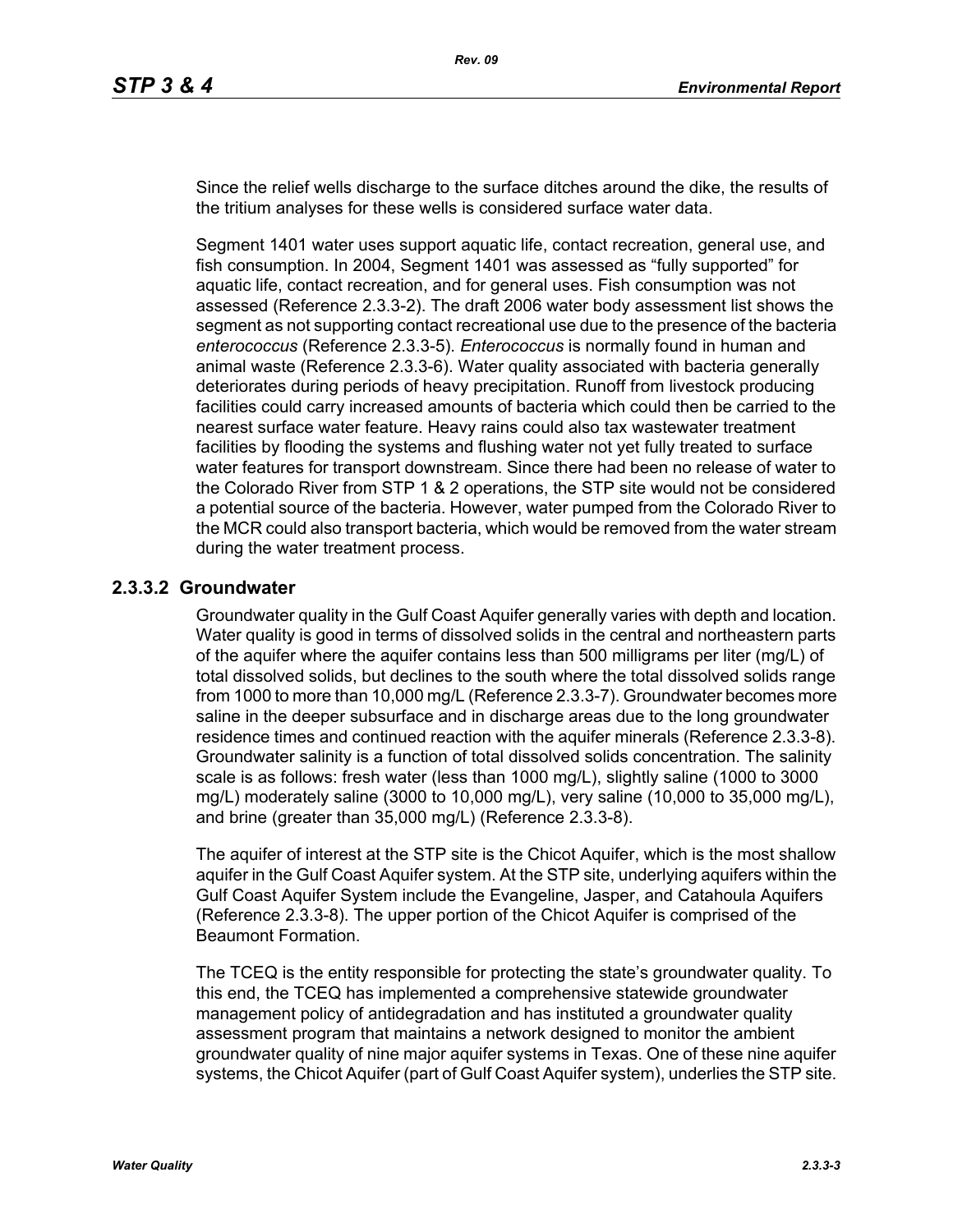Radionuclides, including uranium, radium, and radon gas are naturally occurring within the central and northeastern portion of the Gulf Coast Aquifer, with a high occurrence in the Harris County area located northeast of Matagorda County (Reference 2.3.3-7).

Groundwater quality data from wells within 6 miles (9.6 kilometers) of the STP site located in the same portion of the Chicot Aquifer as the STP site wells are summarized in Table 2.3.3-7. The locations of the wells are indicated on Figure 2.3.2-1.

In 2005, sample analyses on 26 groundwater samples from drinking water wells included in the REMP were analyzed for radionuclides. The results are included in Table 2.3.3-8. The results indicated that Gross Beta was the only radionuclide detected above laboratory detection levels. The control station for the sampling event had higher results than the STP site samples. The location with the highest annual mean Gross Beta concentration was 14 miles (22.4 kilometers) north-northeast of STP 1 & 2. The elevated levels reflect natural radioactive material in the well water, activity not related to the STP site operations.

In 2005, sample analyses on six groundwater samples from monitoring wells included in the REMP were analyzed for the radionuclides. The results are included in Table 2.3.3-9 Tritium was the only radionuclide detected above laboratory detection levels. The location with the highest annual mean tritium concentration was directly south of, and adjacent to, the MCR, 3.8 miles south of STP 1 & 2.

In 2006, sample analyses on 16 groundwater samples from monitoring wells included in the REMP were analyzed for tritium. The results, as shown in Table 2.3.3-10, indicated levels above detection limits at only one groundwater sampling location, piezometer well number 435-02. This well is located approximately 700 feet west of the MCR embankment, approximately 2.9 miles (4.6 kilometers) southwest of STP 1 & 2.

## **2.3.3.2.1 References**

- 2.3.3-1 TCEQ 2005, STP Nuclear Operating Company, TPDES Permit No. 001908000 Renewal. July 21, 2005.
- 2.3.3-2 "Colorado River Basin: 2004 Assessment. Segment 1401," TCEQ (Texas Commission on Environmental Quality), April 14, 2007.
- 2.3.3-3 "Water Quality Data 2000-September 2006," LCRA (Lower Colorado River Authority), 2007. Available at http://waterquality.lcra.org, accessed on June 14, 2007.
- 2.3.3-4 "Matagorda Bay Freshwater Inflow Needs Study," LCRA et al. (Lower Colorado River Authority), TCEQ, Texas Parks and Wildlife, and the Texas Water Development Board, August 2006.
- 2.3.3-5 "Draft 2006 Water Body Assessments by Basin 14 Colorado River Basin," TCEQ 2007b, March 19, 2007. Available at www.tceq.state.tx.us/compliance/ monitoring/water/quality/data/06twqi/06\_list.html.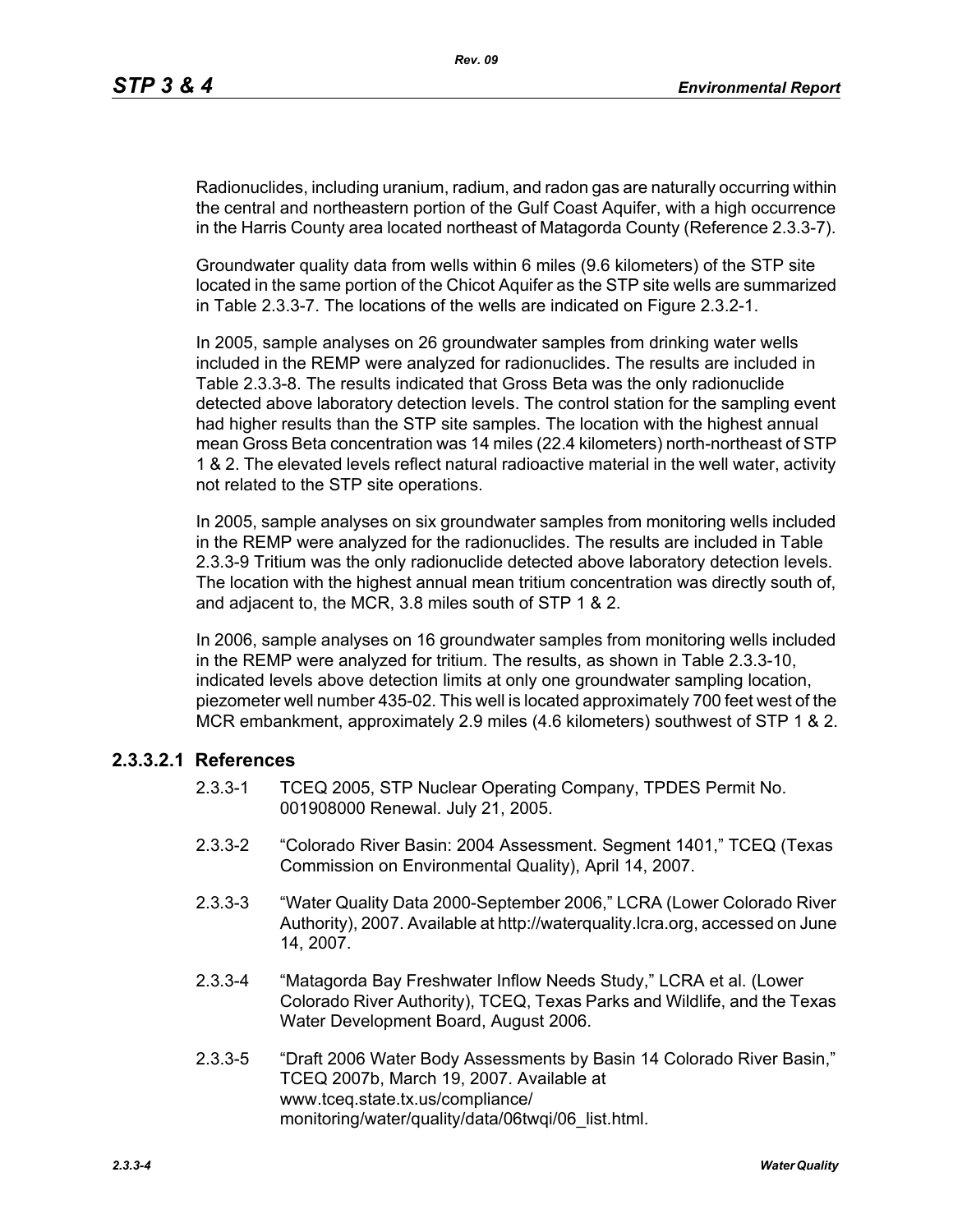| $2.3.3 - 6$ | MedicineNet 2007, Definition of Enterococcus, Available at<br>www.medterms.<br>com/script/main/art.asp?articlekey=20162 accessed on August 8, 2007.                                                   |
|-------------|-------------------------------------------------------------------------------------------------------------------------------------------------------------------------------------------------------|
| $2.3.3 - 7$ | "Water for Texas," TWDB (Texas Water Development Board) 2007a,<br>Document No. GP-8-1, January 2007.                                                                                                  |
| $2.3.3 - 8$ | "Texas Water Development Board Report 365 Aquifers of the Gulf Coast of<br>Texas," Mace et. al., Mace, Robert E., Sarah C. Davidson, Edward S.<br>Angle, and William F. Mullican, III, February 2006. |
| $2.3.3$ -0  | Nalco (Nalco Analytical Resources), 2006a, STPNOC Cooling Water Data                                                                                                                                  |

- 2.3.3-9 Nalco (Nalco Analytical Resources), 2006a, STPNOC Cooling Water Data, Main Cooling Reservoir. Sampled July 25, 2006. Completed August 3, 2006.
- 2.3.3-10 Nalco 2006b, STPNOC Cooling Water Data, Main Cooling Reservoir. Sampled October 17, 2006. Completed October 31, 2006.
- 2.3.3-11 "Ground Water Quality Samples Matagorda County," TWDB, Ground Water Data System, February 6, 2007.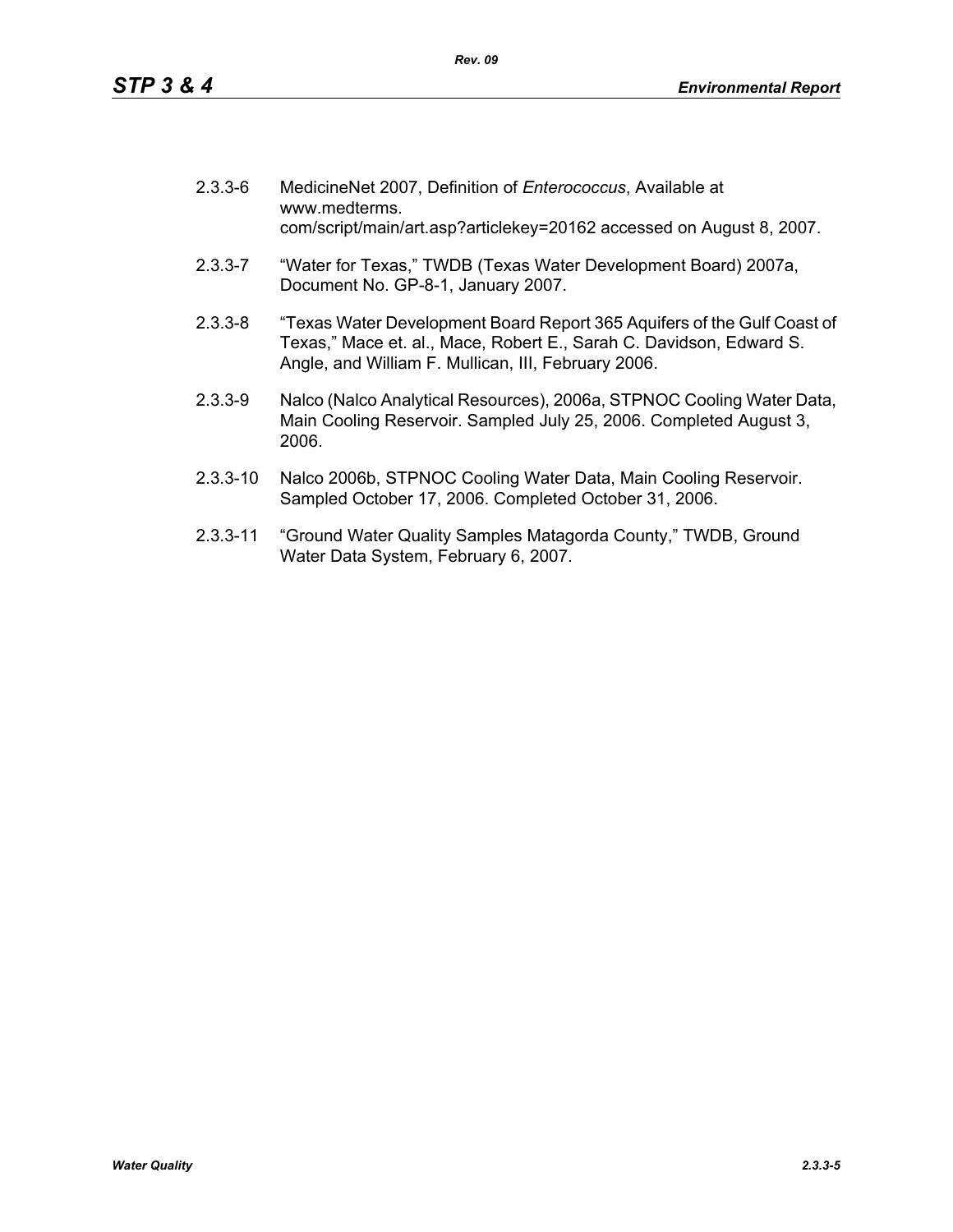| 2.3.3-6              |             | STP<br>Table 2.3.3-1(a)<br>Surface Water Quality Data-Colorado River at Selkirk Island |                                     |                                         |                      |                     |                     |                                     |                                |                                |                                                  |  |
|----------------------|-------------|----------------------------------------------------------------------------------------|-------------------------------------|-----------------------------------------|----------------------|---------------------|---------------------|-------------------------------------|--------------------------------|--------------------------------|--------------------------------------------------|--|
|                      | <b>Date</b> | <b>Depth</b><br>(m)                                                                    | <b>Temperature</b><br>$(^{\circ}C)$ | NO <sub>2</sub> /NO <sub>3</sub> (mg/L) | <b>TKN</b><br>(mg/L) | O-P Diss.<br>(mg/L) | <b>DO</b><br>(mg/L) | <b>Total</b><br>Phosphate<br>(UG/L) | PHEOEHYTTN-A<br>FLR Wet (mg/L) | <b>Turbidity</b><br><b>NTU</b> | $\boldsymbol{\omega}$<br>ନ୍ତ<br>$\blacktriangle$ |  |
|                      | 01/03/2000  | 0.3                                                                                    | No Data                             | 3.2                                     | 1.85                 | 0.2                 | No Data             | No Data                             | 1.41                           | No Data                        |                                                  |  |
|                      | 01/03/2000  | 1.0                                                                                    | 18.92                               | No Data                                 | No Data              | No Data             | No Data             | No Data                             | No Data                        | 7.49                           |                                                  |  |
|                      | 03/16/2000  | 0.3                                                                                    | No Data                             | 2.12                                    | 0.836                | 0.46                | No Data             | No Data                             | 0.501                          | No Data                        |                                                  |  |
|                      | 03/16/2000  | 1.0                                                                                    | 21.82                               | No Data                                 | No Data              | No Data             | 8.09                | No Data                             | No Data                        | 21.1                           |                                                  |  |
|                      | 05/03/2000  | 0.3                                                                                    | No Data                             | < 0.02                                  | 1.21                 | 0.16                | No Data             | No Data                             | 0.275                          | No Data                        |                                                  |  |
|                      | 05/03/2000  | 1.0                                                                                    | 25.07                               | No Data                                 | No Data              | No Data             | 5.52                | No Data                             | No Data                        | 13                             |                                                  |  |
|                      | 07/11/2000  | 2.2                                                                                    | 30.84                               | < 0.02                                  | 0.713                | 0.06                | 2.7                 | No Data                             | 0.18                           | 10.6                           |                                                  |  |
|                      | 09/12/2000  | 0.33                                                                                   | No Data                             | < 0.02                                  | 0.946                | < 0.01              | No Data             | No Data                             | 0.266                          | No Data                        |                                                  |  |
|                      | 09/12/2000  | 0.5                                                                                    | 30.72                               | No Data                                 | No Data              | No Data             | 6.12                | No Data                             | No Data                        | 5.47                           |                                                  |  |
|                      | 11/06/2000  | 0.33                                                                                   | No Data                             | $\overline{2}$                          | 0.683                | < 0.01              | No Data             | No Data                             | 0.331                          | No Data                        |                                                  |  |
|                      | 11/06/2000  | 1.0                                                                                    | 24.29                               | No Data                                 | No Data              | No Data             | 7.1                 | No Data                             | No Data                        | 32.1                           |                                                  |  |
|                      | 01/04/2001  | 0.33                                                                                   | No Data                             | 0.98                                    | 0.594                | 0.11                | No Data             | No Data                             | 0.237                          | No Data                        |                                                  |  |
|                      | 01/04/2001  | 0.6                                                                                    | 6.41                                | No Data                                 | No Data              | No Data             | 12.86               | No Data                             | No Data                        | 127                            |                                                  |  |
|                      | 03/01/2001  | 0.33                                                                                   | No Data                             | 1.22                                    | 0.434                | 0.19                | No Data             | No Data                             | 0.255                          | No Data                        |                                                  |  |
|                      | 03/01/2001  | 0.8                                                                                    | 18.67                               | No Data                                 | No Data              | No Data             | 8.94                | No Data                             | No Data                        | 47.2                           |                                                  |  |
|                      | 05/03/2001  | 0.2                                                                                    | 25.82                               | No Data                                 | No Data              | No Data             | 10.15               | No Data                             | No Data                        | 25.7                           |                                                  |  |
|                      | 05/03/2001  | 0.33                                                                                   | No Data                             | 1.23                                    | 0.821                | 0.08                | No Data             | No Data                             | 0.168                          | No Data                        |                                                  |  |
|                      | 07/18/2001  | 0.33                                                                                   | No Data                             | < 0.02                                  | 1.6                  | 0.0754              | No Data             | No Data                             | 0.158                          | No Data                        |                                                  |  |
|                      | 07/18/2001  | 0.7                                                                                    | 33                                  | No Data                                 | No Data              | No Data             | 9.72                | No Data                             | No Data                        | 31.6                           |                                                  |  |
|                      | 09/05/2001  | 0.33                                                                                   | No Data                             | 0.707                                   | 1.09                 | 0.258               | No Data             | No Data                             | 0.408                          | No Data                        |                                                  |  |
|                      | 09/05/2001  | 0.5                                                                                    | 27.91                               | No Data                                 | No Data              | No Data             | 5.41                | No Data                             | No Data                        | 199                            |                                                  |  |
|                      | 11/26/2001  | 0.33                                                                                   | No Data                             | 0.735                                   | 0.489                | 0.907               | No Data             | No Data                             | 0.118                          | No Data                        |                                                  |  |
| <b>Water Quality</b> | 11/26/2001  | 0.8                                                                                    | 19.15                               | No Data                                 | No Data              | No Data             | 9.38                | No Data                             | No Data                        | 85.8                           | Environmental Report                             |  |

*2.3.3-6*

*Rev. 09*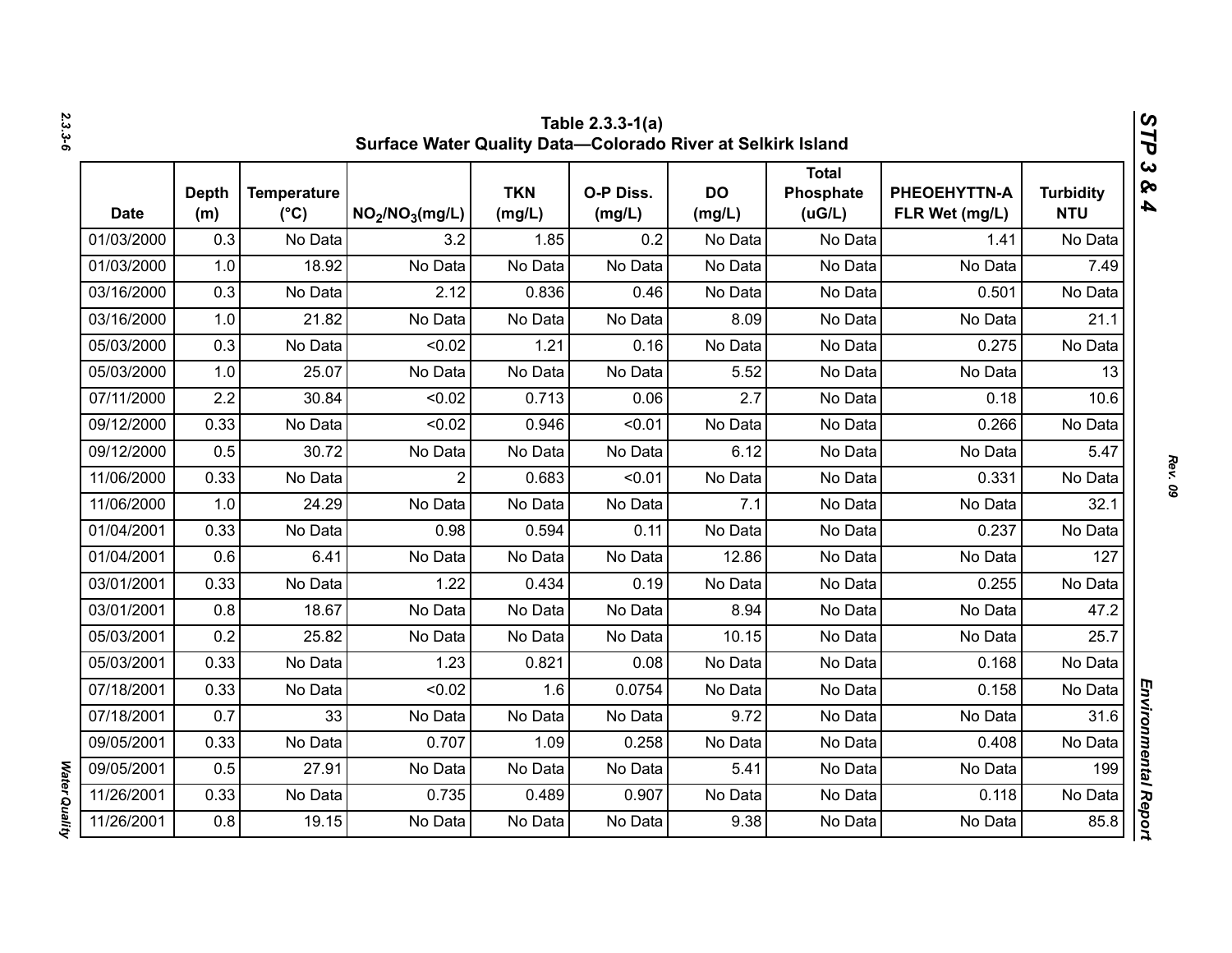|            | Table 2.3.3-1(a)<br>STP<br>Surface Water Quality Data-Colorado River at Selkirk Island (Continued) |                                     |                                         |                      |                     |                     |                                      |                                |                                |                                                  |  |  |
|------------|----------------------------------------------------------------------------------------------------|-------------------------------------|-----------------------------------------|----------------------|---------------------|---------------------|--------------------------------------|--------------------------------|--------------------------------|--------------------------------------------------|--|--|
| Date       | <b>Depth</b><br>(m)                                                                                | <b>Temperature</b><br>$(^{\circ}C)$ | NO <sub>2</sub> /NO <sub>3</sub> (mg/L) | <b>TKN</b><br>(mg/L) | O-P Diss.<br>(mg/L) | <b>DO</b><br>(mg/L) | <b>Total</b><br>Phosphate<br>( uG/L) | PHEOEHYTTN-A<br>FLR Wet (mg/L) | <b>Turbidity</b><br><b>NTU</b> | $\boldsymbol{\omega}$<br>ନ୍ତ<br>$\blacktriangle$ |  |  |
| 01/16/2002 | 0.33                                                                                               | No Data                             | 1.25                                    | 0.389                | 0.175               | No Data             | No Data                              | 0.168                          | No Data                        |                                                  |  |  |
| 01/16/2002 | 0.5                                                                                                | 14.35                               | No Data                                 | No Data              | No Data             | 10.62               | No Data                              | No Data                        | 40.7                           |                                                  |  |  |
| 03/20/2002 | 0.33                                                                                               | No Data                             | 1.42                                    | 0.49                 | 0.08                | No Data             | No Data                              | 0.28                           | No Data                        |                                                  |  |  |
| 03/20/2002 | 0.8                                                                                                | 22.15                               | No Data                                 | No Data              | No Data             | 8.55                | No Data                              | No Data                        | 8.52                           |                                                  |  |  |
| 05/09/2002 | 0.33                                                                                               | No Data                             | 0.02                                    | 0.9                  | 0.03                | No Data             | No Data                              | 0.1                            | No Data                        |                                                  |  |  |
| 05/09/2002 | 0.8                                                                                                | 29.04                               | No Data                                 | No Data              | No Data             | 8.81                | No Data                              | No Data                        | 7.71                           |                                                  |  |  |
| 07/01/2002 | 0.33                                                                                               | No Data                             | 0.71                                    | 1.1                  | 0.22                | No Data             | No Data                              | 0.31                           | No Data                        |                                                  |  |  |
| 09/09/2002 | 0.33                                                                                               | No Data                             | 0.19                                    | 1.41                 | 0.39                | No Data             | No Data                              | 0.7                            | No Data                        |                                                  |  |  |
| 09/09/2002 | 0.6                                                                                                | 26.56                               | No Data                                 | No Data              | No Data             | 6.12                | No Data                              | No Data                        | 441                            |                                                  |  |  |
| 09/09/2002 | 2.0                                                                                                | 26.56                               | No Data                                 | No Data              | No Data             | 5.88                | No Data                              | No Data                        | No Data                        |                                                  |  |  |
| 11/05/2002 | 0.3                                                                                                | 16.16                               | No Data                                 | No Data              | No Data             | 9.92                | No Data                              | No Data                        | 772                            |                                                  |  |  |
| 11/05/2002 | 0.33                                                                                               | No Data                             | 0.25                                    | 1.14                 | 0.17                | No Data             | No Data                              | 0.55                           | No Data                        |                                                  |  |  |
| 11/05/2002 | 0.8                                                                                                | 16.15                               | No Data                                 | No Data              | No Data             | 9.53                | No Data                              | No Data                        | No Data                        |                                                  |  |  |
| 01/02/2003 | 0.3                                                                                                | 14.54                               | 0.77                                    | 1.19                 | 0.08                | 11.35               | No Data                              | 0.37                           | 392                            |                                                  |  |  |
| 01/02/2003 | 1.6                                                                                                | 14.53                               | No Data                                 | No Data              | No Data             | 10.46               | No Data                              | No Data                        | No Data                        |                                                  |  |  |
| 03/05/2003 | 0.3                                                                                                | 12.76                               | 0.76                                    | 0.51                 | 0.07                | 10.99               | No Data                              | 0.21                           | 123                            |                                                  |  |  |
| 05/07/2003 | 0.3                                                                                                | 26.99                               | No Data                                 | No Data              | No Data             | 7.54                | No Data                              | No Data                        | 17                             |                                                  |  |  |
| 05/07/2003 | 0.33                                                                                               | No Data                             | 0.14                                    | 2.04                 | 0.01                | No Data             | No Data                              | 0.08                           | 0.08                           |                                                  |  |  |
| 05/07/2003 | 1.1                                                                                                | 26.91                               | No Data                                 | No Data              | No Data             | 7.08                | No Data                              | No Data                        | No Data                        |                                                  |  |  |
| 07/02/2003 | 0.3                                                                                                | 31.19                               | No Data                                 | No Data              | No Data             | 7.57                | No Data                              | No Data                        | 17                             |                                                  |  |  |
| 07/02/2003 | 0.33                                                                                               | No Data                             | 0.43                                    | 0.88                 | 0.06                | No Data             | No Data                              | 0.08                           | No Data                        |                                                  |  |  |
| 07/02/2003 | 1.2                                                                                                | 30.57                               | No Data                                 | No Data              | No Data             | 6.82                | No Data                              | No Data                        | No Data                        |                                                  |  |  |
| 09/30/2003 | 0.33                                                                                               | 26.89                               | 0.75                                    | 0.973                | 0.141               | 12.07               | 13.3                                 | 0.23                           | 18.3                           | Environmental Report                             |  |  |

*Rev. 09*

 $2.3.3 - 7$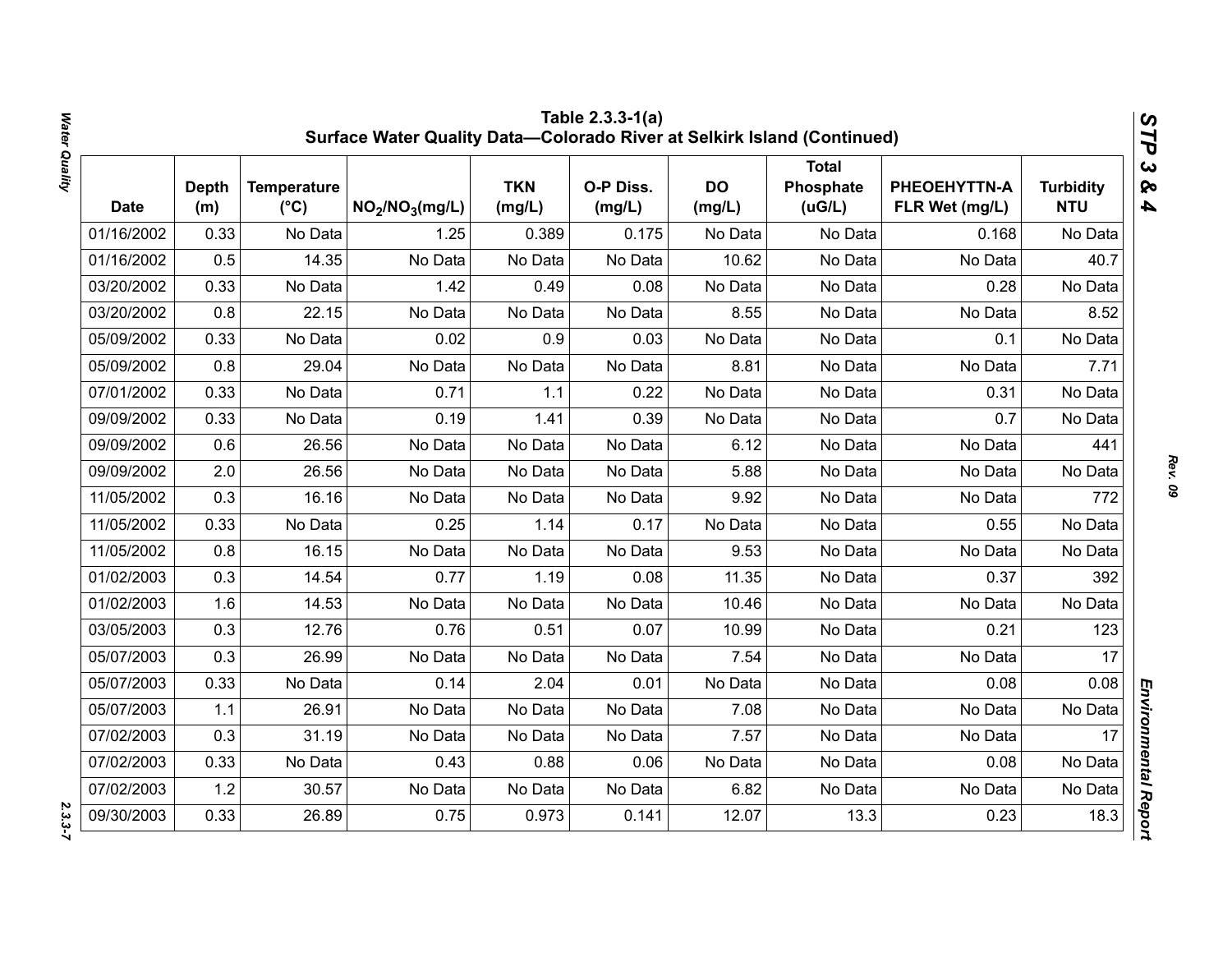| <b>Date</b> | <b>Depth</b><br>(m) | <b>Temperature</b><br>$(^{\circ}C)$ | NO <sub>2</sub> /NO <sub>3</sub> (mg/L) | <b>TKN</b><br>(mg/L) | O-P Diss.<br>(mg/L) | <b>DO</b><br>(mg/L) | <b>Total</b><br>Phosphate<br>(UG/L) | PHEOEHYTTN-A<br>FLR Wet (mg/L) | <b>Turbidity</b><br><b>NTU</b> |
|-------------|---------------------|-------------------------------------|-----------------------------------------|----------------------|---------------------|---------------------|-------------------------------------|--------------------------------|--------------------------------|
| 11/03/2003  | 0.33                | 23.54                               | 1.5                                     | 0.931                | 0.226               | 9.33                | 2.7                                 | 0.25                           | 11.5                           |
| 01/13/2004  | 0.33                | 14.33                               | 2.08                                    | 0.526                | 0.326               | 10.79               | 1.2                                 | 0.34                           | 18.3                           |
| 03/09/2004  | 0.33                | 20.78                               | 1.13                                    | 0.849                | 0.236               | 9.1                 | 1.5                                 | 0.23                           | 31.6                           |
| 05/04/2004  | 0.34                | 21.1                                | 1.49                                    | 0.764                | 0.271               | 8.44                | 1.0                                 | 0.39                           | 158.0                          |
| 07/13/2004  | 0.32                | 30.51                               | 0.27                                    | 0.748                | 0.054               | 11.26               | 6.2                                 | 0.117                          | 22.0                           |
| 07/13/2004  | 1.2                 | 30.23                               | No Data                                 | No Data              | No Data             | 10.13               | No Data                             | No Data                        | No Data                        |
| 09/14/2004  | 0.33                | 29.88                               | < 0.02                                  | 1.01                 | 0.054               | 9.77                | 5.9                                 | 0.125                          | 10.9                           |
| 09/14/2004  | 1.26                | 29.19                               | No Data                                 | No Data              | No Data             | 5.69                | No Data                             | No Data                        | No Data                        |
| 11/10/2004  | 0.33                | 21.34                               | 1.633                                   | 0.72                 | 0.225               | 8.92                | < 3.0                               | 0.287                          | 58.9                           |
| 11/10/2004  | 0.88                | 21.2                                | No Data                                 | No Data              | No Data             | 8.83                | No Data                             | No Data                        | No Data                        |
| 01/06/2005  | 0.3                 | 19.22                               | 1.157                                   | 0.294                | 0.099               | 9.21                | 5.2                                 | 0.129                          | No Data                        |
| 03/01/2005  | 0.3                 | 17.58                               | 1.922                                   | 0.661                | 0.146               | 9.67                | < 3.0                               | 0.287                          | 84.8                           |
| 05/10/2005  | 0.3                 | 23.44                               | 0.1532                                  | 1.09                 | < 0.04              | 5.73                | 8.3                                 | 0.068                          | 39.4                           |
| 07/05/2005  | 0.3                 | 32.79                               | < 0.02                                  | 0.704                | < 0.04              | 8.43                | 4.7                                 | 0.178                          | 15.5                           |
| 09/01/2005  | 0.33                | 31.82                               | < 0.02                                  | 1.07                 | < 0.04              | 5.41                | No Data                             | 0.671                          | 7.59                           |
| 11/01/2005  | 0.3                 | 20.27                               | 1.5167                                  | 0.6936               | 0.112               | 9.29                | No Data                             | 0.1886                         | 8.79                           |
| 01/10/2006  | 0.3                 | 15.73                               | 3.299                                   | 0.7941               | 0.296               | 10.25               | No Data                             | 0.3105                         | 8.43                           |
| 03/06/2006  | 0.33                | 21.58                               | 2.0476                                  | 1.2867               | 0.376               | 12.2                | No Data                             | 0.3163                         | 15.3                           |
| 05/17/2006  | 0.33                | 25.4                                | 1.0557                                  | 0.5182               | 0.176               | 7.44                | No Data                             | 0.228                          | 18.0                           |
| 07/17/2006  | 0.3                 | 33.41                               | 0.3                                     | 0.604                | 0.194               | 9.16                | No Data                             | 0.277                          | 10.8                           |
| 09/13/2006  | 0.3                 | 28.97                               | 0.16                                    | 1.62                 | 0.064               | 6.27                | No Data                             | 0.221                          | 14.8                           |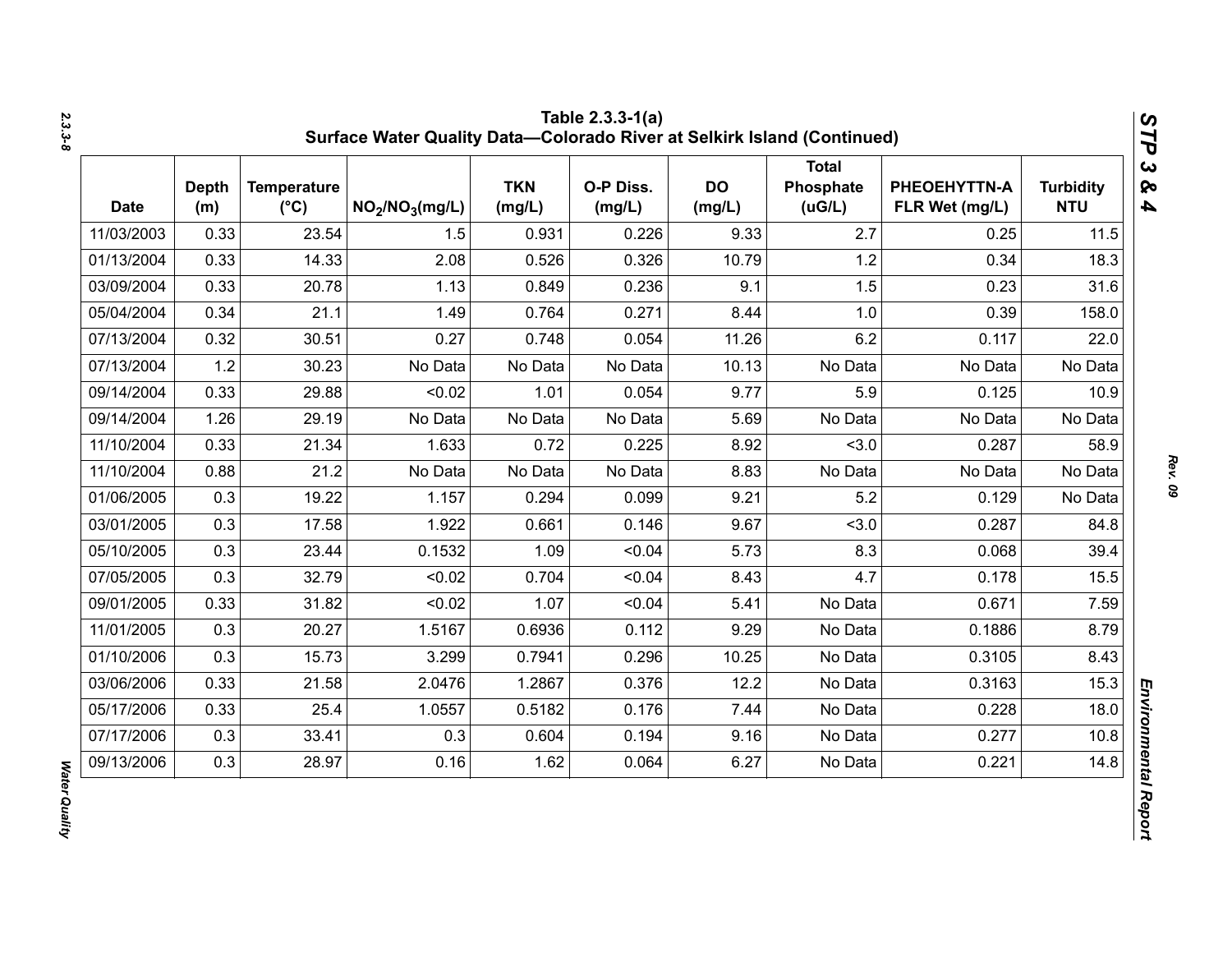| <b>Date</b> | Depth<br>(m) | <b>TOC</b><br>(mg/L) | <b>Chloride</b><br>mg/L) | Chlorophyll-A-Phyto<br><b>CHFLuG/L</b> | E. Coli<br>(#/100 ml) | <b>Enterococcus</b><br><b>IDEXX</b><br>(MPN/100/ml) |
|-------------|--------------|----------------------|--------------------------|----------------------------------------|-----------------------|-----------------------------------------------------|
| 01/03/2000  | 0.3          | 2.03                 | 2,290                    | No Data                                | 49                    | No Data                                             |
| 03/16/2000  | 0.3          | 3.21                 | 1,200                    | No Data                                | 128                   | No Data                                             |
| 05/03/2000  | 0.3          | 3.14                 | 2,380                    | No Data                                | 300                   | No Data                                             |
| 07/11/2000  | 2.2          | 2.09                 | 4,690                    | No Data                                | $\overline{7}$        | No Data                                             |
| 09/12/2000  | 0.33         | 1.74                 | 12,400                   | No Data                                | 1                     | No Data                                             |
| 11/06/2000  | 0.33         | 2.1                  | 3,040                    | No Data                                | 600                   | No Data                                             |
| 01/04/2001  | 0.33         | 4.92                 | 32.2                     | No Data                                | 80                    | No Data                                             |
| 03/01/2001  | 0.33         | 3.61                 | 45.5                     | No Data                                | 49                    | No Data                                             |
| 05/03/2001  | 0.33         | 3.59                 | 408                      | No Data                                | 9                     | No Data                                             |
| 07/18/2001  | 0.33         | 4.14                 | 1,530                    | No Data                                | 142                   | No Data                                             |
| 09/05/2001  | 0.33         | 7.28                 | 14.5                     | No Data                                | 300                   | 1,400                                               |
| 11/26/2001  | 0.33         | 3.52                 | 35.6                     | No Data                                | No Data               | 209                                                 |
| 01/16/2002  | 0.33         | 3.47                 | 37.9                     | No Data                                | No Data               | 16.6                                                |
| 03/20/2002  | 0.33         | 2.62                 | 783                      | No Data                                | No Data               | 30                                                  |
| 05/09/2002  | 0.33         | 2.68                 | 1,210                    | No Data                                | No Data               | No Data                                             |
| 07/01/2002  | 0.33         | 4.74                 | 39                       | No Data                                | No Data               | 240                                                 |
| 09/09/2002  | 0.33         | 7.08                 | 18.1                     | No Data                                | No Data               | 7,700                                               |
| 11/05/2002  | 0.33         | 4.7                  | 6.21                     | No Data                                | No Data               | 1,900                                               |
| 01/02/2003  | 0.3          | 6.22                 | 26.4                     | No Data                                | No Data               | 450                                                 |
| 03/05/2003  | 0.3          | 4                    | 31.4                     | No Data                                | No Data               | 19                                                  |
| 05/07/2003  | 0.33         | 3.41                 | 401                      | No Data                                | No Data               | 34                                                  |
| 07/02/2003  | 0.33         | 2.59                 | 687                      | No Data                                | No Data               | 33                                                  |
| 09/30/2003  | . 033        | 4.55                 | 348                      | 57                                     | No Data               | $\overline{4}$                                      |
| 11/03/2003  | 0.33         | 3.22                 | 354                      | 14.9                                   | No Data               | 41                                                  |
| 01/13/2004  | 0.33         | 2.6                  | 1,190                    | 7.2                                    | No Data               | 61                                                  |
| 03/09/2004  | 0.33         | 5.5                  | 110                      | 8.2                                    | No Data               | 180                                                 |
| 05/04/2004  | 0.34         | 6.2                  | 20.3                     | 3.5                                    | No Data               | 240                                                 |
| 07/13/2004  | 0.32         | 4.2                  | 33.9                     | 26.3                                   | No Data               | 540                                                 |
| 09/14/2004  | 0.33         | 2.6                  | 2,060                    | 26.1                                   | No Data               | 160                                                 |
| 11/10/2004  | 0.33         | 5.88                 | 93.2                     | 5.7                                    | No Data               | 1,600                                               |
| 01/06/2005  | 0.3          | 2.74                 | 37.9                     | 18.7                                   | No Data               | No Data                                             |
| 03/01/2005  | 0.3          | 4.92                 | 30.8                     | $5$                                    | No Data               | 87                                                  |
| 05/10/2005  | 0.3          | 3                    | 267                      | 32.7                                   | No Data               | 10                                                  |
| 07/05/2005  | 0.3          | 3.53                 | 343                      | 21                                     | No Data               | $10\,$                                              |
| 09/01/2005  | 0.33         | 2.89                 | 4,450                    | No Data                                | No Data               | 20                                                  |
| 11/01/2005  | 0.3          | 2.025                | 1,277.96                 | No Data                                | No Data               | $10\,$                                              |
| 01/10/2006  | 0.3          | 3.527                | 969.356                  | No Data                                | No Data               | $\mathbf{1}$                                        |
| 03/06/2006  | 0.33         | 2.694                | 1,122.32                 | No Data                                | No Data               | 10                                                  |
| 05/17/2006  | 0.33         | 3.353                | 1,289.32                 | No Data                                | No Data               | op31                                                |
| 07/17/2006  | 0.3          | 4.3                  | 203                      | No Data                                | No Data               | 10                                                  |
| 09/13/2006  | 0.3          | 3.65                 | 2,160                    | No Data                                | No Data               | 82                                                  |

**Table 2.3.3-1(b) Surface Water Quality Data—Colorado River at Selkirk Island**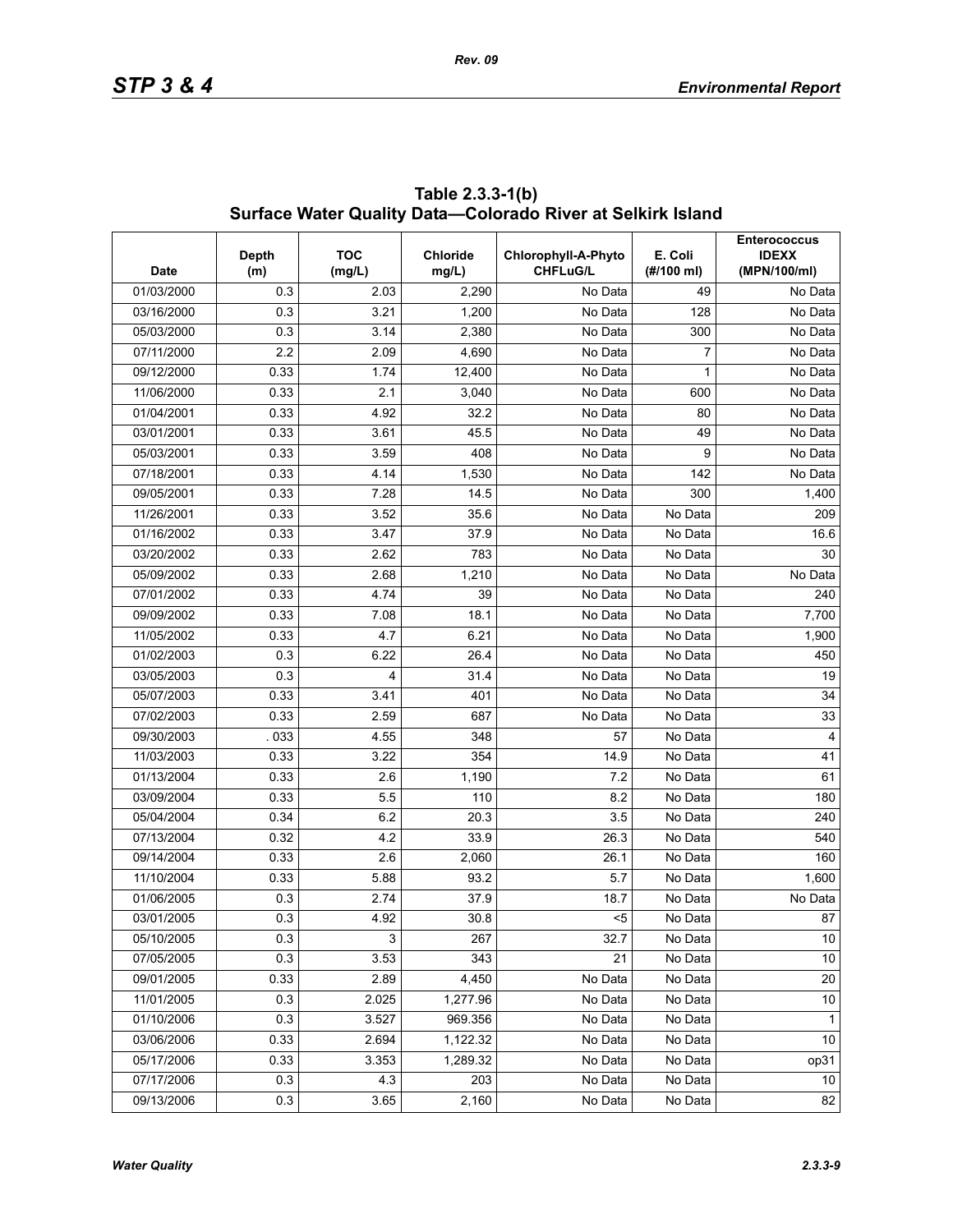| <b>Date</b> | <b>Depth</b><br>(m) | <b>Total Alkalinity</b><br>CaCo <sub>3</sub><br>(mg/L) | <b>Chlorophyll-A</b><br>Corrected<br>(ug/L) | <b>Fecal Coli</b><br><b>MFM-FCBR</b><br>(#/100ml) |
|-------------|---------------------|--------------------------------------------------------|---------------------------------------------|---------------------------------------------------|
| 01/03/2000  | 0.3                 | 222                                                    | 21                                          | 64                                                |
| 03/16/2000  | 0.3                 | 188                                                    | 6.6                                         | 168                                               |
| 05/03/2000  | 0.3                 | 163                                                    | 10.9                                        | 700                                               |
| 07/11/2000  | 2.2                 | 162                                                    | 4.8                                         | 6                                                 |
| 09/12/2000  | 0.33                | 158                                                    | 15.8                                        | 2                                                 |
| 11/06/2000  | 0.33                | 134                                                    | 3.7                                         | 600                                               |
| 01/04/2001  | 0.33                | 137                                                    | 0.9                                         | 112                                               |
| 03/01/2001  | 0.33                | 152                                                    | 2.51                                        | 132                                               |
| 05/03/2001  | 0.33                | 182                                                    | 21.9                                        | 8                                                 |
| 07/18/2001  | 0.33                | 165                                                    | 19.2                                        | 400                                               |
| 09/05/2001  | 0.33                | 94.1                                                   | 1                                           | No Data                                           |
| 11/26/2001  | 0.33                | 176                                                    | 0.836                                       | No Data                                           |
| 01/16/2002  | 0.33                | 189                                                    | 6.48                                        | No Data                                           |
| 03/20/2002  | 0.33                | 224                                                    | 15.6                                        | No Data                                           |
| 05/09/2002  | 0.33                | 148                                                    | 18                                          | No Data                                           |
| 07/01/2002  | 0.33                | 108                                                    | 7.5                                         | No Data                                           |
| 09/09/2002  | 0.33                | 81                                                     | 12.9                                        | No Data                                           |
| 11/05/2002  | 0.33                | 75                                                     | 1.3                                         | No Data                                           |
| 01/02/2003  | 0.3                 | 151                                                    | 5.4                                         | No Data                                           |
| 03/05/2003  | 0.3                 | 184                                                    | 9.1                                         | No Data                                           |
| 05/07/2003  | 0.33                | 183                                                    | 27.6                                        | No Data                                           |
| 07/02/2003  | 0.33                | 167                                                    | 16.7                                        | No Data                                           |
| 09/30/2003  | 0.33                | 166                                                    | No Data                                     | No Data                                           |
| 11/03/2003  | 0.33                | 203                                                    | No Data                                     | No Data                                           |
| 01/13/2004  | 0.33                | 205                                                    | No Data                                     | No Data                                           |
| 03/09/2004  | 0.33                | 136                                                    | No Data                                     | $\overline{No}$ Data                              |
| 05/04/2004  | 0.34                | 94                                                     | No Data                                     | No Data                                           |
| 07/13/2004  | 0.32                | 183                                                    | No Data                                     | No Data                                           |
| 09/14/2004  | 0.33                | 182                                                    | No Data                                     | No Data                                           |
| 11/10/2004  | 0.33                | 133                                                    | No Data                                     | No Data                                           |
| 01/06/2005  | 0.3                 | 218                                                    | No Data                                     | No Data                                           |
| 03/01/2005  | 0.3                 | 162                                                    | No Data                                     | No Data                                           |
| 05/10/2005  | 0.3                 | 176                                                    | No Data                                     | No Data                                           |
| 07/05/2005  | 0.3                 | 160                                                    | No Data                                     | No Data                                           |
| 09/01/2005  | 0.33                | 171                                                    | No Data                                     | No Data                                           |
| 11/01/2005  | 0.3                 | 223.1                                                  | 5.9808                                      | No Data                                           |
| 01/10/2006  | 0.3                 | 235.3                                                  | 5.72448                                     | No Data                                           |
| 03/06/2006  | 0.33                | 215                                                    | 24.6153                                     | No Data                                           |
| 05/17/2006  | 0.33                | 118.7                                                  | 6.94093                                     | No Data                                           |
| 07/17/2006  | 0.3                 | 160                                                    | 18.8                                        | No Data                                           |
| 09/13/2006  | 0.3                 | 170                                                    | 15.2                                        | No Data                                           |

**Table 2.3.3-1(b) Surface Water Quality Data—Colorado River at Selkirk Island (Continued)**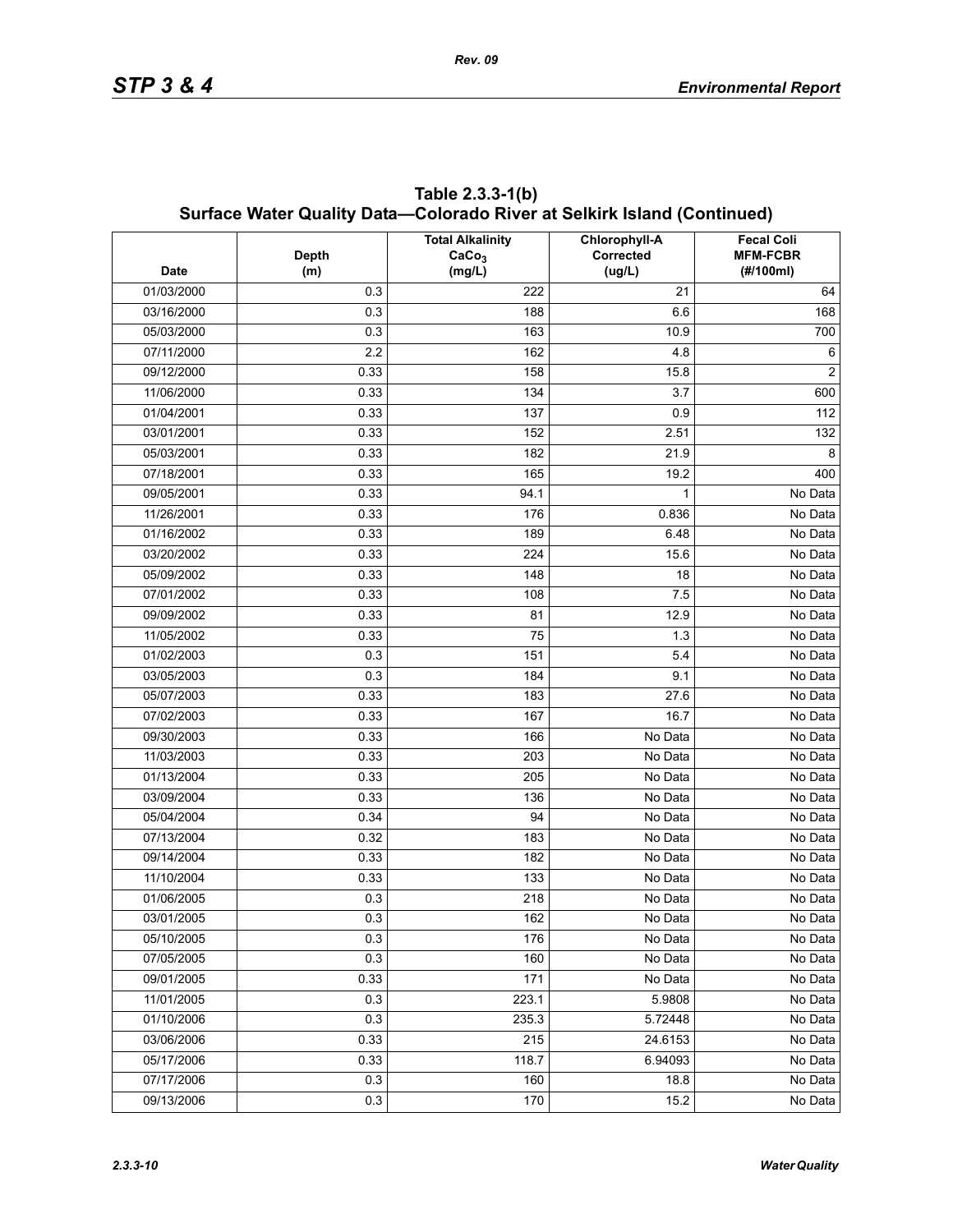| <b>Date</b> | <b>Depth</b><br>(m) | $NH3-N$<br><b>Total</b><br>(mg/L) | pH<br>(SU) | <b>PHEOPHTN A</b><br>(ug/L) | <b>Residual Total</b><br>(Nonfilterable)<br>(mg/L) | <b>Residual</b><br><b>Total Filtrate</b><br>Dissolved-180<br>(mg/L) | <b>Specific</b><br><b>Conductivity</b><br><b>Field</b><br>(µmhos/cm) | Sulfate SO <sub>4</sub><br>(mg/L) |
|-------------|---------------------|-----------------------------------|------------|-----------------------------|----------------------------------------------------|---------------------------------------------------------------------|----------------------------------------------------------------------|-----------------------------------|
| 01/03/2000  | 0.3                 | < 0.02                            | No Data    | 6.9                         | 21                                                 | 4,280                                                               | No Data                                                              | 340                               |
| 01/03/2000  | 1.0                 | No Data                           | 8.16       | No Data                     | No Data                                            | No Data                                                             | 7,766                                                                | No Data                           |
| 03/16/2000  | 0.3                 | 0.098                             | No Data    | 2.3                         | 21                                                 | 2,380                                                               | No Data                                                              | 206                               |
| 03/16/2000  | 1.0                 | No Data                           | 8.08       | No Data                     | No Data                                            | No Data                                                             | 4,287                                                                | No Data                           |
| 05/03/2000  | 0.3                 | 0.291                             | No Data    | 2.6                         | 34                                                 | No Data                                                             | No Data                                                              | 338                               |
| 05/03/2000  | 1.0                 | No Data                           | 7.95       | No Data                     | No Data                                            | No Data                                                             | 7,241d                                                               | No Data                           |
| 07/11/2000  | 2.2                 | < 0.02                            | 7.74       | 1.3                         | 31                                                 | No Data                                                             | 23,468                                                               | 582                               |
| 09/12/2000  | 0.33                | < 0.02                            | No Data    | 5.2                         | 91                                                 | No Data                                                             | No Data                                                              | 1,650                             |
| 09/12/2000  | 0.5                 | No Data                           | 8.14       | No Data                     | No Data                                            | No Data                                                             | 33,826                                                               | No Data                           |
| 11/06/2000  | 0.33                | 0.135                             | No Data    | 1.2                         | 47                                                 | No Data                                                             | No Data                                                              | 408                               |
| 11/06/2000  | 1.0                 | No Data                           | 7.85       | No Data                     | No Data                                            | No Data                                                             | 9,539                                                                | No Data                           |
| 01/04/2001  | 0.33                | 0.0223                            | No Data    | < 0.5                       | 66                                                 | No Data                                                             | No Data                                                              | 35.1                              |
| 01/04/2001  | 0.6                 | No Data                           | 8.02       | No Data                     | No Data                                            | No Data                                                             | 432                                                                  | No Data                           |
| 03/01/2001  | 0.33                | < 0.02                            | No Data    | 0.593                       | 37                                                 | No Data                                                             | No Data                                                              | 35.2                              |
| 03/01/2001  | 0.8                 | No Data                           | 8.2        | No Data                     | No Data                                            | No Data                                                             | 508                                                                  | No Data                           |
| 05/03/2001  | 0.2                 | No Data                           | 8.65       | No Data                     | No Data                                            | No Data                                                             | 1,815d                                                               | No Data                           |
| 05/03/2001  | 0.33                | 0.037                             | No Data    | 6.6                         | 30                                                 | No Data                                                             | No Data                                                              | 91.2                              |
| 07/18/2001  | 0.33                | < 0.02                            | No Data    | 7.34                        | 29                                                 | No Data                                                             | No Data                                                              | 217                               |
| 07/18/2001  | 0.7                 | No Data                           | 8.59       | No Data                     | No Data                                            | No Data                                                             | 5,189                                                                | No Data                           |
| 09/05/2001  | 0.33                | < 0.02                            | No Data    | < 0.5                       | 113                                                | No Data                                                             | No Data                                                              | 15.4                              |
| 09/05/2001  | 0.5                 | No Data                           | 7.61       | No Data                     | No Data                                            | No Data                                                             | 260                                                                  | No Data                           |
| 11/26/2001  | 0.33                | < 0.02                            | No Data    | < 0.5                       | 77                                                 | No Data                                                             | No Data                                                              | 30.4                              |

Water Quality *Water Quality 2.3.3-11*

*Rev. 09*

 $2.3.3 - 11$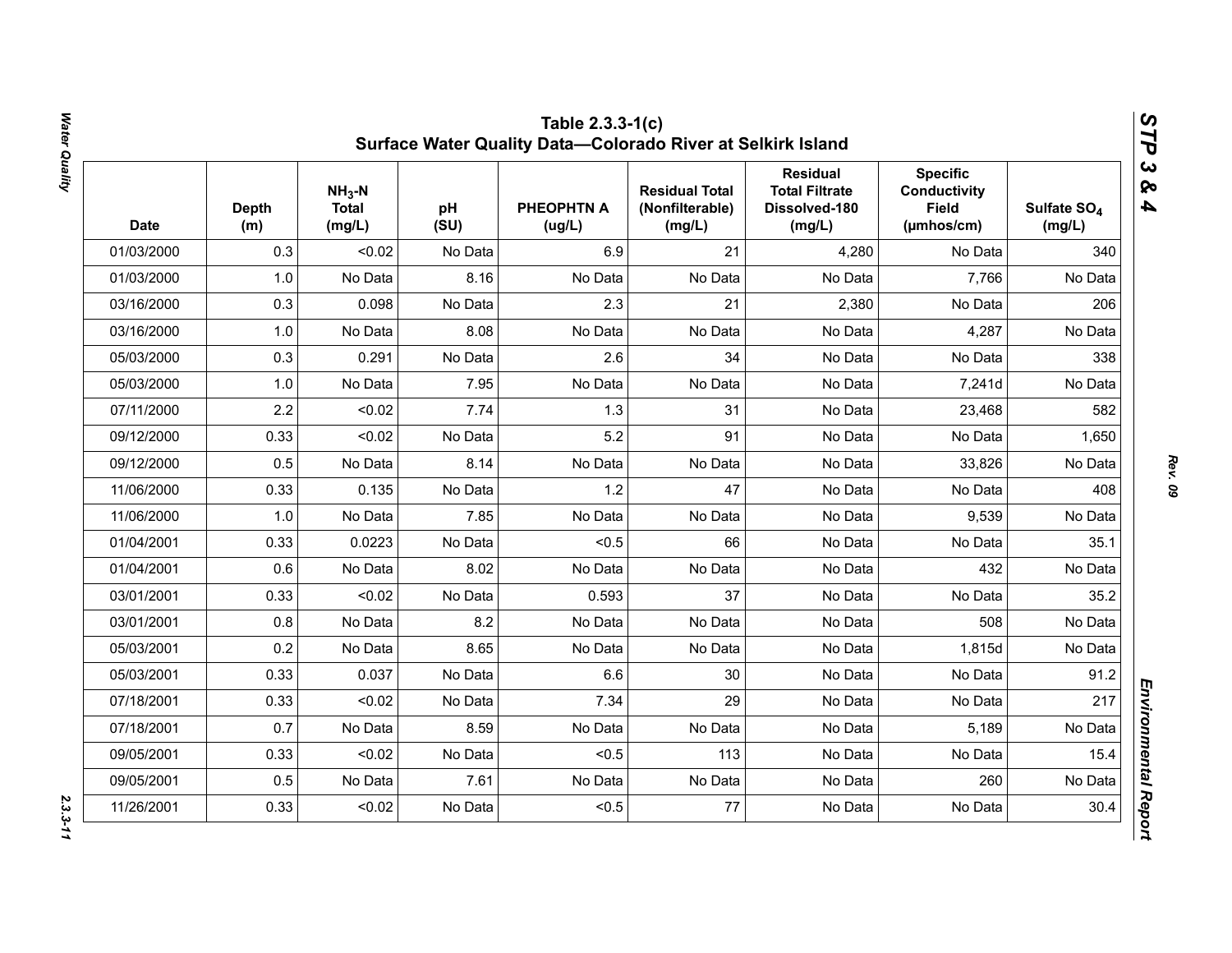| <b>Date</b> | <b>Depth</b><br>(m) | $NH3-N$<br><b>Total</b><br>(mg/L) | pH<br>(SU) | <b>PHEOPHTN A</b><br>(ug/L) | <b>Residual Total</b><br>(Nonfilterable)<br>(mg/L) | <b>Residual</b><br><b>Total Filtrate</b><br>Dissolved-180<br>(mg/L) | <b>Specific</b><br><b>Conductivity</b><br><b>Field</b><br>$(\mu m \text{hos/cm})$ | Sulfate SO <sub>4</sub><br>(mg/L) |
|-------------|---------------------|-----------------------------------|------------|-----------------------------|----------------------------------------------------|---------------------------------------------------------------------|-----------------------------------------------------------------------------------|-----------------------------------|
| 11/26/2001  | 0.8                 | No Data                           | 7.9        | No Data                     | No Data                                            | No Data                                                             | 504                                                                               | No Data                           |
| 01/16/2002  | 0.33                | 0.0413                            | No Data    | 1.73                        | 42                                                 | No Data                                                             | No Data                                                                           | 36.5                              |
| 01/16/2002  | 0.5                 | No Data                           | 7.87       | No Data                     | No Data                                            | No Data                                                             | 537                                                                               | No Data                           |
| 03/20/2002  | 0.33                | 0.04                              | No Data    | 9.7                         | 11                                                 | No Data                                                             | No Data                                                                           | 132                               |
| 03/20/2002  | 0.8                 | No Data                           | 8.3        | No Data                     | No Data                                            | No Data                                                             | 3,094                                                                             | No Data                           |
| 05/09/2002  | 0.33                | < 0.02                            | No Data    | 4.4                         | 14                                                 | No Data                                                             | No Data                                                                           | 177                               |
| 07/01/2002  | 0.33                | 0.06                              | No Data    | 2.5                         | 38                                                 | No Data                                                             | No Data                                                                           | 18                                |
| 09/09/2002  | 0.33                | < 0.02                            | No Data    | 5.8                         | 320                                                | No Data                                                             | No Data                                                                           | 7.2                               |
| 09/09/2002  | 0.6                 | No Data                           | 7.83       | No Data                     | No Data                                            | No Data                                                             | 224                                                                               | No Data                           |
| 09/09/2002  | 2.0                 | No Data                           | 7.8        | No Data                     | No Data                                            | No Data                                                             | 225                                                                               | No Data                           |
| 11/05/2002  | 0.3                 | No Data                           | 8.17       | No Data                     | No Data                                            | No Data                                                             | 142                                                                               | No Data                           |
| 11/05/2002  | 0.33                | < 0.02                            | No Data    | < 0.5                       | 506                                                | No Data                                                             | No Data                                                                           | 4.83                              |
| 01/02/2003  | 0.3                 | < 0.02                            | 8          | 1.7                         | 408                                                | No Data                                                             | 379                                                                               | 26.1                              |
| 01/02/2003  | 1.6                 | No Data                           | 7.92       | No Data                     | No Data                                            | No Data                                                             | 379                                                                               | No Data                           |
| 03/05/2003  | 0.3                 | < 0.02                            | 8.08       | 2.2                         | 193                                                | No Data                                                             | 477                                                                               | 32.6                              |
| 05/07/2003  | 0.3                 | No Data                           | 7.88       | No Data                     | No Data                                            | No Data                                                             | 1,755                                                                             | No Data                           |
| 05/07/2003  | 0.33                | 0.243                             | No Data    | 6.4                         | 24                                                 | No Data                                                             | No Data                                                                           | 82                                |
| 05/07/2003  | 1.1                 | No Data                           | 7.85       | No Data                     | No Data                                            | No Data                                                             | 1,757                                                                             | No Data                           |
| 07/02/2003  | 0.3                 | No Data                           | 8.2        | No Data                     | No Data                                            | No Data                                                             | 2,686                                                                             | No Data                           |
| 07/02/2003  | 0.33                | 0.069                             | No Data    | 3.6                         | 18                                                 | No Data                                                             | No Data                                                                           | 116                               |
| 07/02/2003  | 1.2                 | No Data                           | 8.16       | No Data                     | No Data                                            | No Data                                                             | 2,721                                                                             | No Data                           |
| 09/30/2003  | 0.33                | 0.02                              | 8.37       | No Data                     | 31                                                 | 969                                                                 | 1,793                                                                             | 78.1                              |

*Water Quality* 

Water Quality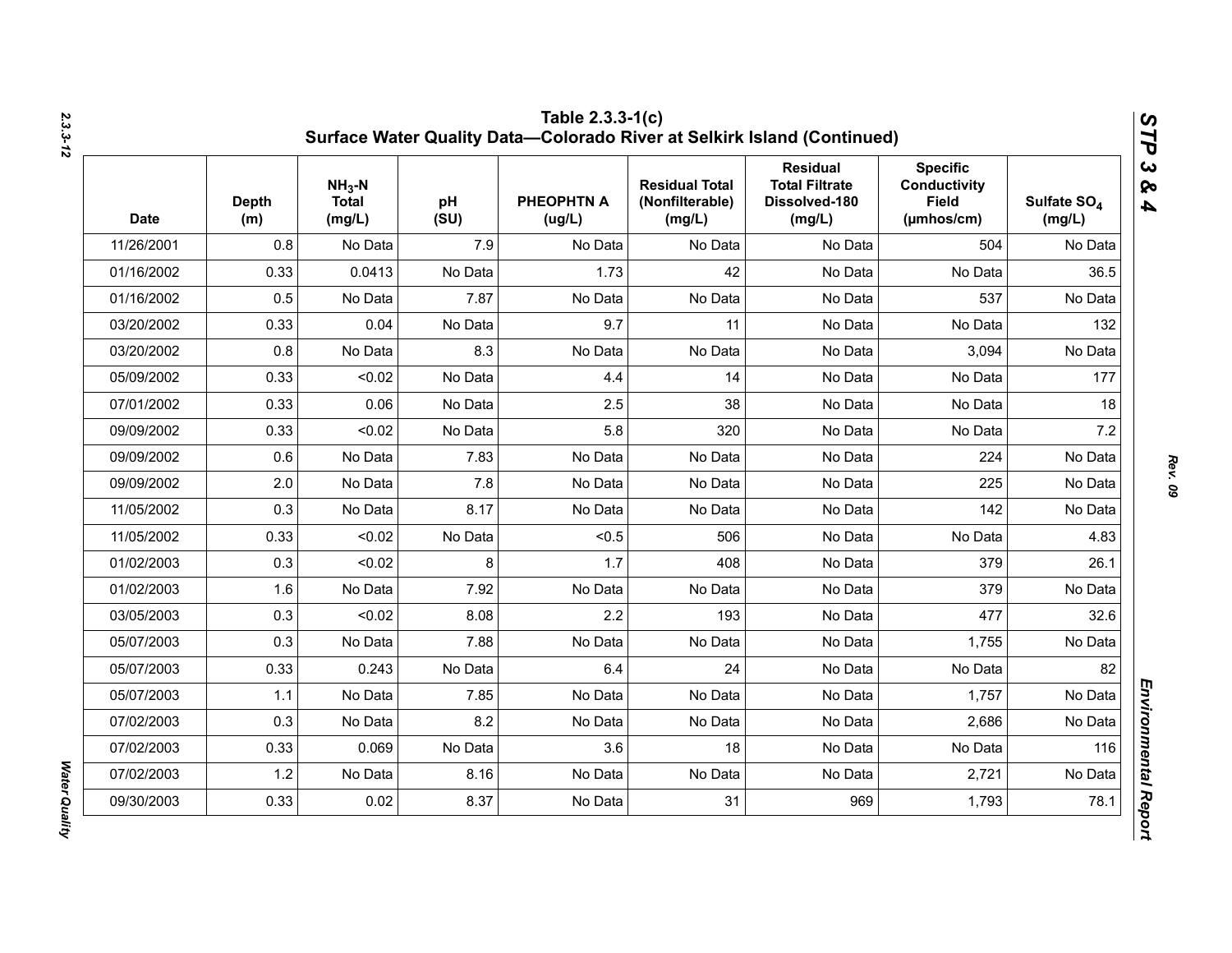| <b>Date</b> | <b>Depth</b><br>(m) | $NH3-N$<br><b>Total</b><br>(mg/L) | pH<br>(SU) | <b>PHEOPHTN A</b><br>(ug/L) | <b>Residual Total</b><br>(Nonfilterable)<br>(mg/L) | <b>Residual</b><br><b>Total Filtrate</b><br>Dissolved-180<br>(mg/L) | <b>Specific</b><br><b>Conductivity</b><br><b>Field</b><br>(µmhos/cm) | Sulfate SO <sub>4</sub><br>(mg/L) |
|-------------|---------------------|-----------------------------------|------------|-----------------------------|----------------------------------------------------|---------------------------------------------------------------------|----------------------------------------------------------------------|-----------------------------------|
| 11/03/2003  | 0.33                | < 0.02                            | 8.03       | No Data                     | 20                                                 | 873                                                                 | 1,616                                                                | 65.2                              |
| 01/13/2004  | 0.33                | < 0.02                            | 7.86       | No Data                     | 24                                                 | 2,450                                                               | 4,239                                                                | 171                               |
| 03/09/2004  | 0.33                | < 0.02                            | 7.9        | No Data                     | 21                                                 | 447                                                                 | 788                                                                  | 53.5                              |
| 05/04/2004  | 0.34                | 0.029                             | 7.82       | No Data                     | 44                                                 | 249                                                                 | 305                                                                  | 18.8                              |
| 07/13/2004  | 0.32                | < 0.02                            | 8.4        | No Data                     | 21                                                 | 279                                                                 | 504                                                                  | 24.6                              |
| 07/13/2004  | 1.2                 | No Data                           | 8.34       | No Data                     | No Data                                            | No Data                                                             | 510                                                                  | No Data                           |
| 09/14/2004  | 0.33                | < 0.02                            | 8.22       | No Data                     | 11                                                 | 3,650                                                               | 6,933                                                                | 271                               |
| 09/14/2004  | 1.26                | No Data                           | 7.92       | No Data                     | No Data                                            | No Data                                                             | 10,360                                                               | No Data                           |
| 11/10/2004  | 0.33                | 0.038                             | 7.61       | No Data                     | 49                                                 | 354                                                                 | 679                                                                  | 36.3                              |
| 11/10/2004  | 0.88                | No Data                           | 7.61       | No Data                     | No Data                                            | No Data                                                             | 649                                                                  | No Data                           |
| 01/06/2005  | 0.3                 | < 0.02                            | 8.21       | No Data                     | 29                                                 | 337                                                                 | 599                                                                  | 34.1                              |
| 03/01/2005  | 0.3                 | < 0.02                            | 8.08       | No Data                     | 67                                                 | 278                                                                 | 477                                                                  | 27.1                              |
| 05/10/2005  | 0.3                 | 0.215                             | 7.8        | No Data                     | 44                                                 | 668                                                                 | 1,294                                                                | 61.1                              |
| 07/05/2005  | 0.3                 | < 0.02                            | 8.21       | No Data                     | 18                                                 | 829                                                                 | 1,593                                                                | 65.8                              |
| 09/01/2005  | 0.33                | < 0.02                            | 8.26       | No Data                     | 13                                                 | 9,420                                                               | 20,720                                                               | 654                               |
| 11/01/2005  | 0.3                 | 0.07909                           | 8.07       | $3$                         | 8                                                  | 2,335                                                               | 4,743                                                                | 180.455                           |
| 01/10/2006  | 0.3                 | 0.03709                           | 8.14       | $3$                         | 9                                                  | 1,810                                                               | 3,912                                                                | 153.04                            |
| 03/06/2006  | 0.33                | < 0.02                            | 8.47       | $3$                         | 23                                                 | 2,115                                                               | 4,272                                                                | 174.74                            |
| 05/17/2006  | 0.33                | 0.087443                          | 7.93       | $3$                         | 14                                                 | 2,365                                                               | 4,552                                                                | 195.828                           |
| 07/17/2006  | 0.3                 | < 0.02                            | 8.28       | $3$                         | 9                                                  | 571                                                                 | 1,172                                                                | 50.8                              |
| 09/13/2006  | 0.3                 | 0.176                             | 7.89       | 5.11                        | 16                                                 | 4,010                                                               | 7,295                                                                | 271                               |

Water Quality *Water Quality 2.3.3-13*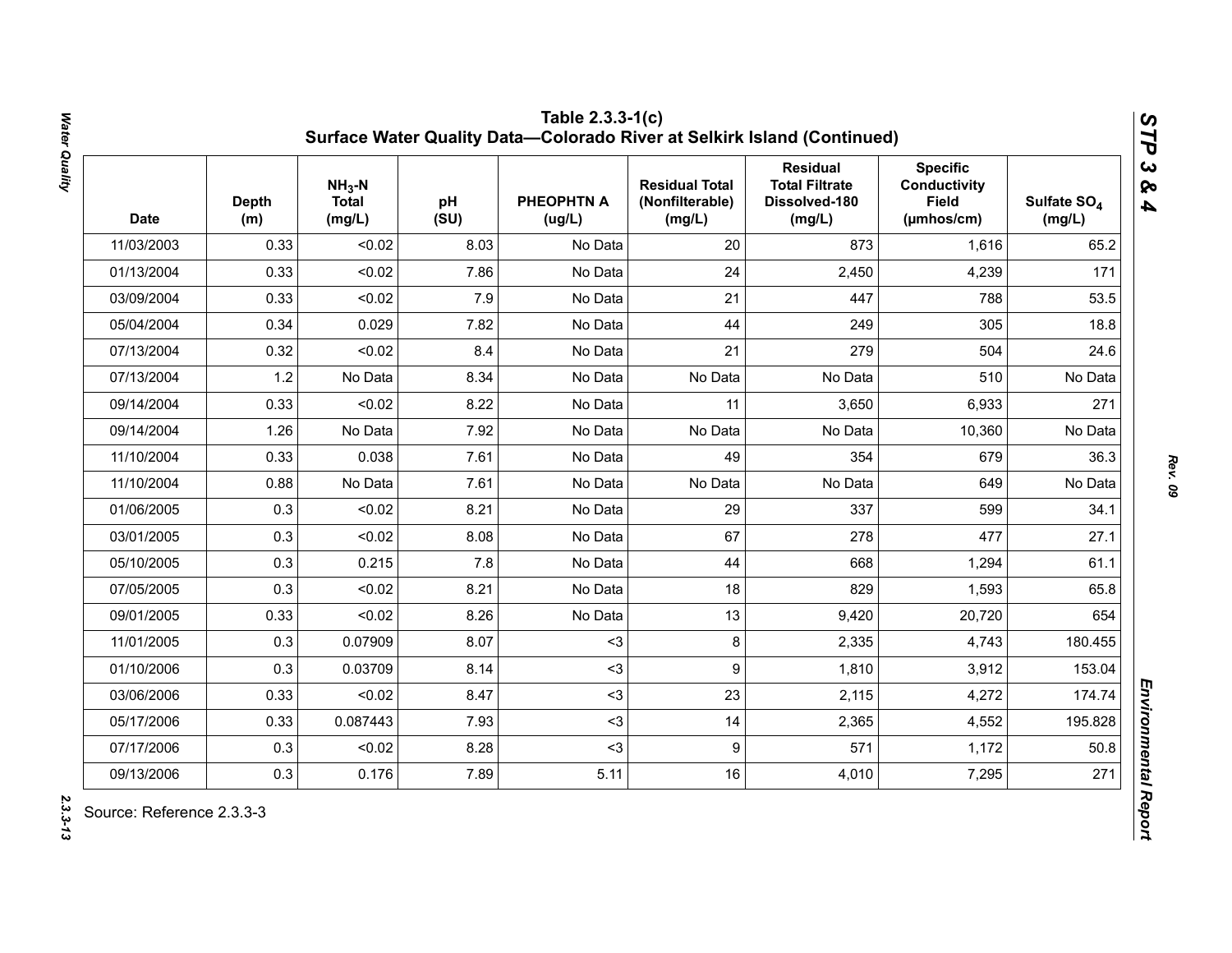| 205,600<br>January<br>194,500<br>February<br>March<br>63,200<br>60,400<br>April<br>May<br>255,400<br>210,500<br>June<br>108,400<br>July<br>62,000<br>August<br>61,900<br>September<br>October<br>71,300<br>66,500<br>November<br>68,000<br>December | 3,344<br>3,502<br>1,028<br>1,015<br>4,154<br>3,538<br>1,763<br>1,008<br>1,040 |
|-----------------------------------------------------------------------------------------------------------------------------------------------------------------------------------------------------------------------------------------------------|-------------------------------------------------------------------------------|
|                                                                                                                                                                                                                                                     |                                                                               |
|                                                                                                                                                                                                                                                     |                                                                               |
|                                                                                                                                                                                                                                                     |                                                                               |
|                                                                                                                                                                                                                                                     |                                                                               |
|                                                                                                                                                                                                                                                     |                                                                               |
|                                                                                                                                                                                                                                                     |                                                                               |
|                                                                                                                                                                                                                                                     |                                                                               |
|                                                                                                                                                                                                                                                     |                                                                               |
|                                                                                                                                                                                                                                                     |                                                                               |
|                                                                                                                                                                                                                                                     | 1,160                                                                         |
|                                                                                                                                                                                                                                                     | 1,118                                                                         |
|                                                                                                                                                                                                                                                     | 1,143                                                                         |
| Source: Reference 2.3.3-4                                                                                                                                                                                                                           |                                                                               |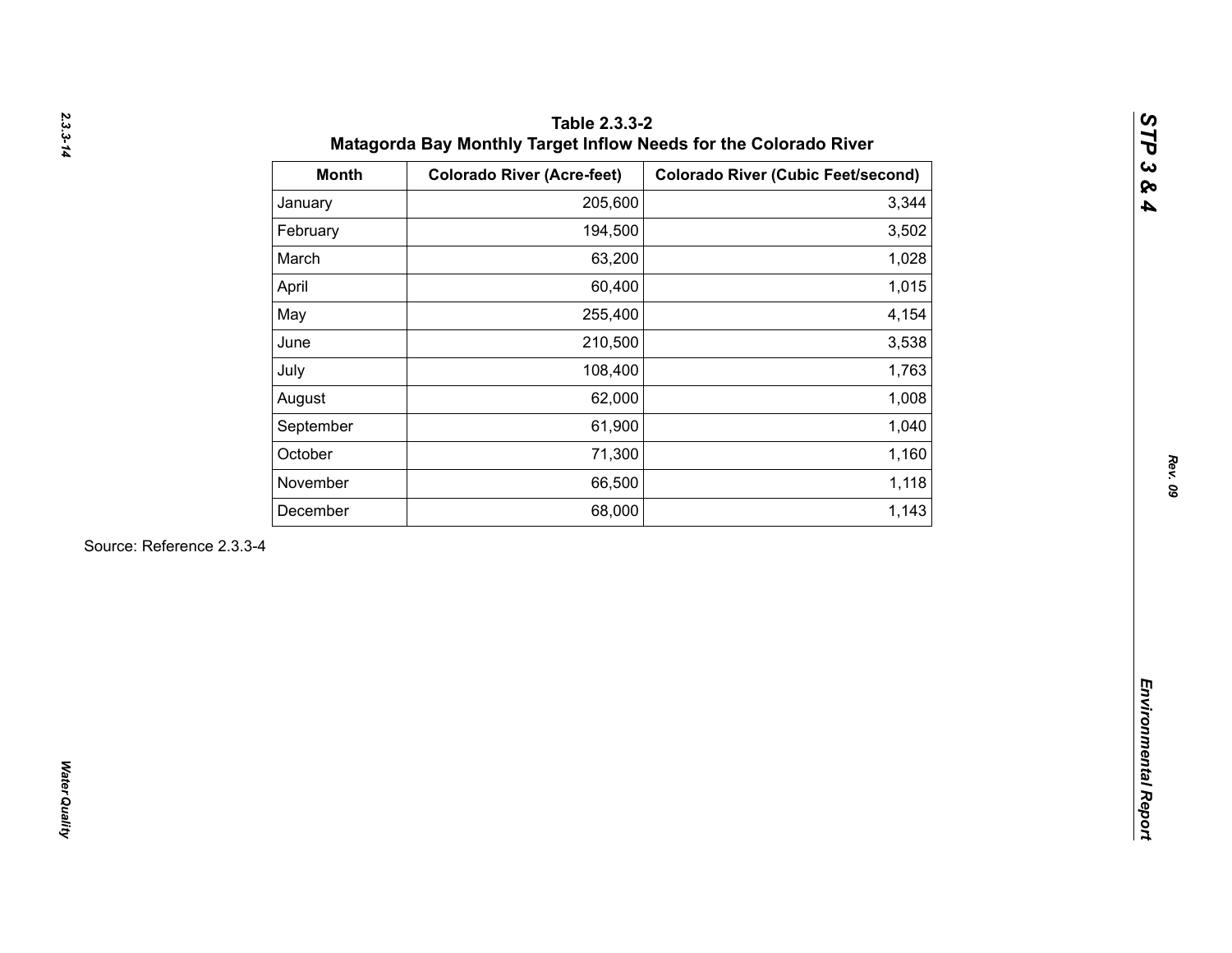|                                                       | Sample Date [2]<br><b>July 25, 2006</b> |              | Sample Date [3]<br>Oct. 17, 2006 |              |  |
|-------------------------------------------------------|-----------------------------------------|--------------|----------------------------------|--------------|--|
| <b>Parameter</b>                                      | <b>Filtered</b>                         | <b>Total</b> | <b>Filtered</b>                  | <b>Total</b> |  |
| Aluminum (Al)                                         | < 0.5                                   | 1.7          | 1.0                              | 1.4          |  |
| Barium (Ba)                                           | 2.0                                     | 2.0          | 4.0                              | 4.0          |  |
| Boron (B)                                             | 1.2                                     | 1.2          | 1.1                              | 1.1          |  |
| Cadmium (Cd)                                          | 2.00                                    | 2.00         | < 0.40                           | < 0.40       |  |
| Calcium (Ca)                                          | 48                                      | 53           | 50                               | 53           |  |
| Chromium (Cr)                                         | < 0.05                                  | < 0.05       | < 0.10                           | 0.24         |  |
| Copper (Cu)                                           | < 0.05                                  | < 0.05       | < 0.10                           | < 0.10       |  |
| Iron (Fe)                                             | < 0.05                                  | 1.4          | < 0.10                           | 0.95         |  |
| Lead (Pb)                                             | 1.0                                     | 1.0          | 2.0                              | 2.0          |  |
| Lithium (Li)                                          | < 0.05                                  | < 0.05       | < 0.10                           | < 0.10       |  |
| Magnesium (Mg)                                        | 78                                      | 78           | 78                               | 78           |  |
| Manganese (Mn)                                        | < 0.05                                  | 0.26         | < 0.10                           | < 0.10       |  |
| Molybdenum (Mo)                                       | < 0.5                                   | < 0.5        | 1.0                              | 1.0          |  |
| Nickel (Ni)                                           | < 0.5                                   | < 0.5        | 1.0                              | 1.0          |  |
| Phosphorus (P)                                        | < 5.0                                   | 5.0          | < 9.9                            | < 9.9        |  |
| Phosphorus (PO <sub>4</sub> )                         | < 15.3                                  | < 15.3       | $30.3$                           | $30.4$       |  |
| Potassium (K)                                         | 22.0                                    | 22.0         | 24.0                             | 24.0         |  |
| Silica $(S_iO_2)$                                     | 19.0                                    | 28           | 17.0                             | 25.0         |  |
| Sodium (Na)                                           | 560                                     | 560          | 620                              | 620          |  |
| Strontium (Sr)                                        | 0.81                                    | 0.81         | 0.82                             | 0.82         |  |
| Vanadium (V)                                          | < 1.00                                  | 1.00         | < 4.95                           | 4.96         |  |
| Zinc (Zn)                                             | < 0.05                                  | 0.05         | < 0.10                           | 0.10         |  |
| Calcium $(C_2CO_3)$                                   | 120                                     | 130          | 120                              | 130          |  |
| Magnesium $(C_aCO_3)$                                 | 320                                     | 320          | 320                              | 320          |  |
| Sodium $(C_aCO_3)$                                    | 1,200                                   | 1,200        | 1,400                            | 1,400        |  |
| Calculated Hardness (C <sub>a</sub> CO <sub>3</sub> ) | 440                                     | 450          | 440                              | 450          |  |
| Bromide (Br)                                          |                                         | 6.6          |                                  | 6.9          |  |
| Chloride (CI)                                         |                                         | 1,100        |                                  | 1,100        |  |
| Nitrate $(NO3)$                                       |                                         | 2.0          |                                  | 2.0          |  |

**Table 2.3.3-3 Water Quality Data—Main Cooling Reservoir [1]**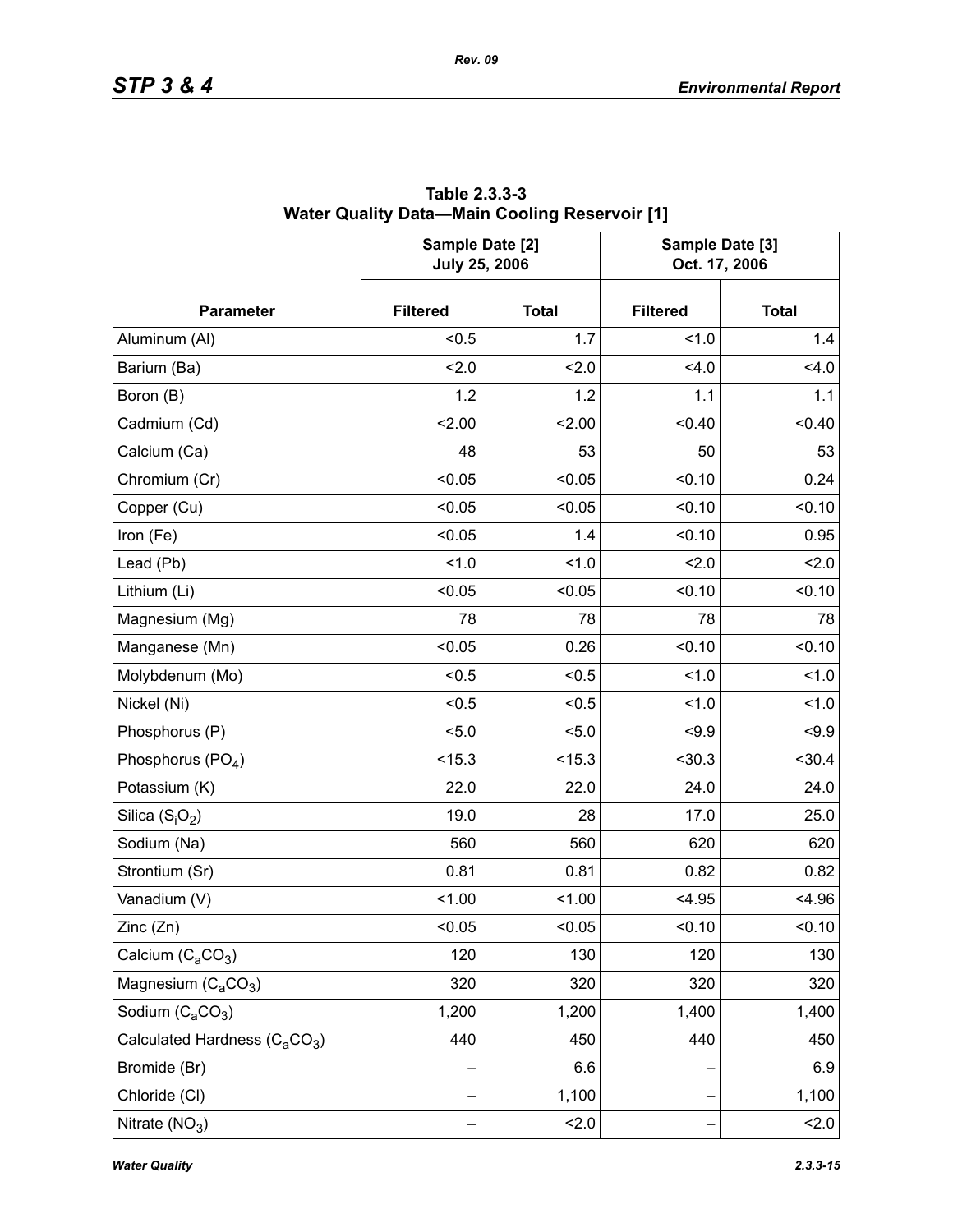|                                 |                 | Sample Date [2]<br><b>July 25, 2006</b> | Sample Date [3]<br>Oct. 17, 2006 |              |  |
|---------------------------------|-----------------|-----------------------------------------|----------------------------------|--------------|--|
| <b>Parameter</b>                | <b>Filtered</b> | <b>Total</b>                            | <b>Filtered</b>                  | <b>Total</b> |  |
| Nitrite $(NO2)$                 |                 | 2.0                                     |                                  | 2.0          |  |
| Sulfate $(SO4)$                 |                 | 190                                     |                                  | 190          |  |
| Chloride $(C_aCO_3)$            |                 | 1,500                                   |                                  | 1,500        |  |
| Nitrate $(C_4CO_3)$             |                 | 1.6                                     |                                  | 1.6          |  |
| Sulfate $(C_4CO_3)$             |                 | 190                                     |                                  | 200          |  |
| Bicarbonate $(C_aCO_3)$         |                 | 170                                     |                                  | 190          |  |
| Carbonate $(C_2CO_3)$           |                 | 36                                      |                                  | 17           |  |
| Methyl Orange $(C_aCO_3)$       |                 | 210                                     |                                  | 210          |  |
| Phenolphthalein $(C_4CO_3)$     |                 | 18                                      |                                  | ~10          |  |
| pH                              |                 | 8.8 S.U.                                |                                  | 8.5 S.U.     |  |
| Conductivity                    |                 | $3,600 \mu S/cm$                        |                                  | 3,700 µS/cm  |  |
| Suspended Solids (Total @ 105C) |                 | 150                                     |                                  | 30           |  |

**Table 2.3.3-3 Water Quality Data—Main Cooling Reservoir [1] (Continued)**

*Rev. 09*

[1] All concentration units in mg/L unless noted otherwise.

[2] Reference 2.3.3-9.

[3] Reference 2.3.3-10.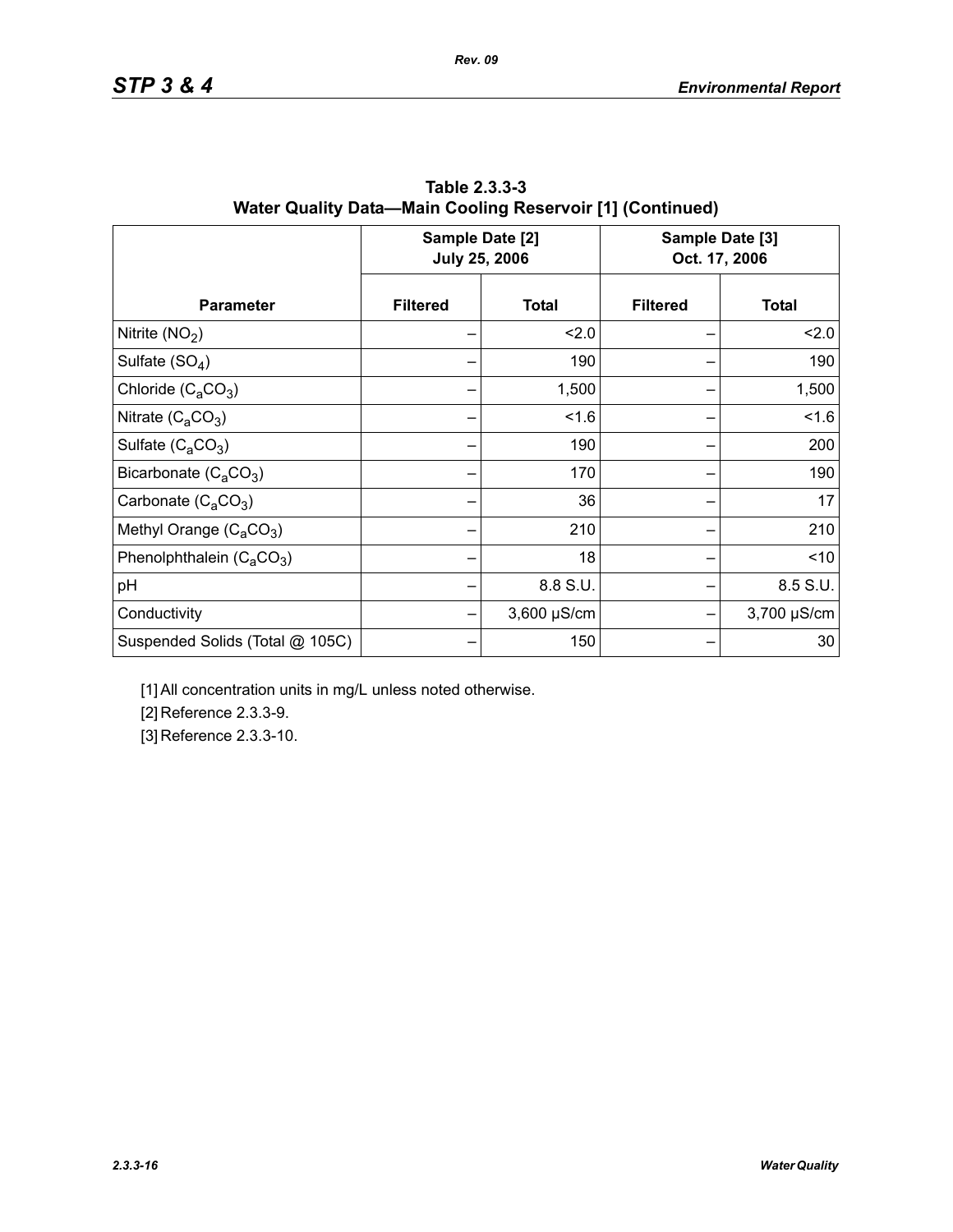| Medium:                        | <b>Surface Water</b>                           |                                                     |                                                     |                                       |                                                    | <b>Units: PicoCuries per</b><br>Kilogram                    |
|--------------------------------|------------------------------------------------|-----------------------------------------------------|-----------------------------------------------------|---------------------------------------|----------------------------------------------------|-------------------------------------------------------------|
|                                | <b>TOTAL</b><br><b>ANALYSES</b>                |                                                     | <b>INDICATOR</b>                                    |                                       | <b>LOCATION WITH HIGHEST ANNUAL</b><br><b>MEAN</b> |                                                             |
| <b>ANALYSIS</b><br><b>TYPE</b> | /NONROUTINE<br><b>MEASUREMENT</b><br>${\bf S}$ | <b>LOWER</b><br><b>LIMIT OF</b><br><b>DETECTION</b> | <b>LOCATIONS</b><br><b>MEAN [1]</b><br><b>RANGE</b> | <b>LOCATION</b><br><b>INFORMATION</b> | <b>MEAN [1]</b><br><b>RANGE</b>                    | <b>CONTROL LOCATIONS</b><br><b>MEAN [1]</b><br><b>RANGE</b> |
| Hydrogen-3<br>(Tritium)        | 12/0                                           | $2.6E + 02$                                         | $1.3E+04(4/8)$<br>$(1.2E+04 - 1.4E+04)$             | 3 miles SSE<br>(#216)                 | $1.3E+04(4/4)$<br>$(1.2E+04 - 1.4E+04)$            | $- (0/4)$                                                   |
| Iodine-131                     | 40/0                                           | $5.3E + 00$                                         | $- (0/27)$                                          |                                       |                                                    | $- (0/13)$                                                  |
| Cesium-134                     | 40/0                                           | $1.8E + 00$                                         | $- (0/27)$                                          |                                       |                                                    | $- (0/13)$                                                  |
| Cesium-137                     | 40/0                                           | $1.6E + 00$                                         | $-(0/27)$                                           |                                       |                                                    | $- (0/13)$                                                  |
| Manganese-54                   | 40/0                                           | $1.6E + 00$                                         | $- (0/27)$                                          |                                       |                                                    | $- (0/13)$                                                  |
| Iron-59                        | 40/0                                           | $5.1E+00$                                           | $- (0/27)$                                          |                                       |                                                    | $- (0/13)$                                                  |
| Cobalt-58                      | 40/0                                           | $1.7E + 00$                                         | $-(0/27)$                                           |                                       |                                                    | $- (0/13)$                                                  |
| Cobalt-60                      | 40/0                                           | $1.7E + 00$                                         | $-(0/27)$                                           |                                       |                                                    | $- (0/13)$                                                  |
| Zinc-65                        | 40/0                                           | $3.4E + 00$                                         | $- (0/27)$                                          |                                       |                                                    | $- (0/13)$                                                  |
| Zirconium-95                   | 40/0                                           | $3.1E + 00$                                         | $-(0/27)$                                           |                                       |                                                    | $- (0/13)$                                                  |
| Niobium-95                     | 40/0                                           | $2.1E+00$                                           | $-(0/27)$                                           |                                       |                                                    | $- (0/13)$                                                  |
| Lanthanum-140                  | 40/0                                           | $4.2E + 00$                                         | $- (0/27)$                                          |                                       |                                                    | $- (0/13)$                                                  |
| Barium-140                     | No Data                                        |                                                     |                                                     |                                       |                                                    |                                                             |

Water Quality *Water Quality 2.3.3-17*

*Rev. 09*

 $2.3.3 - 17$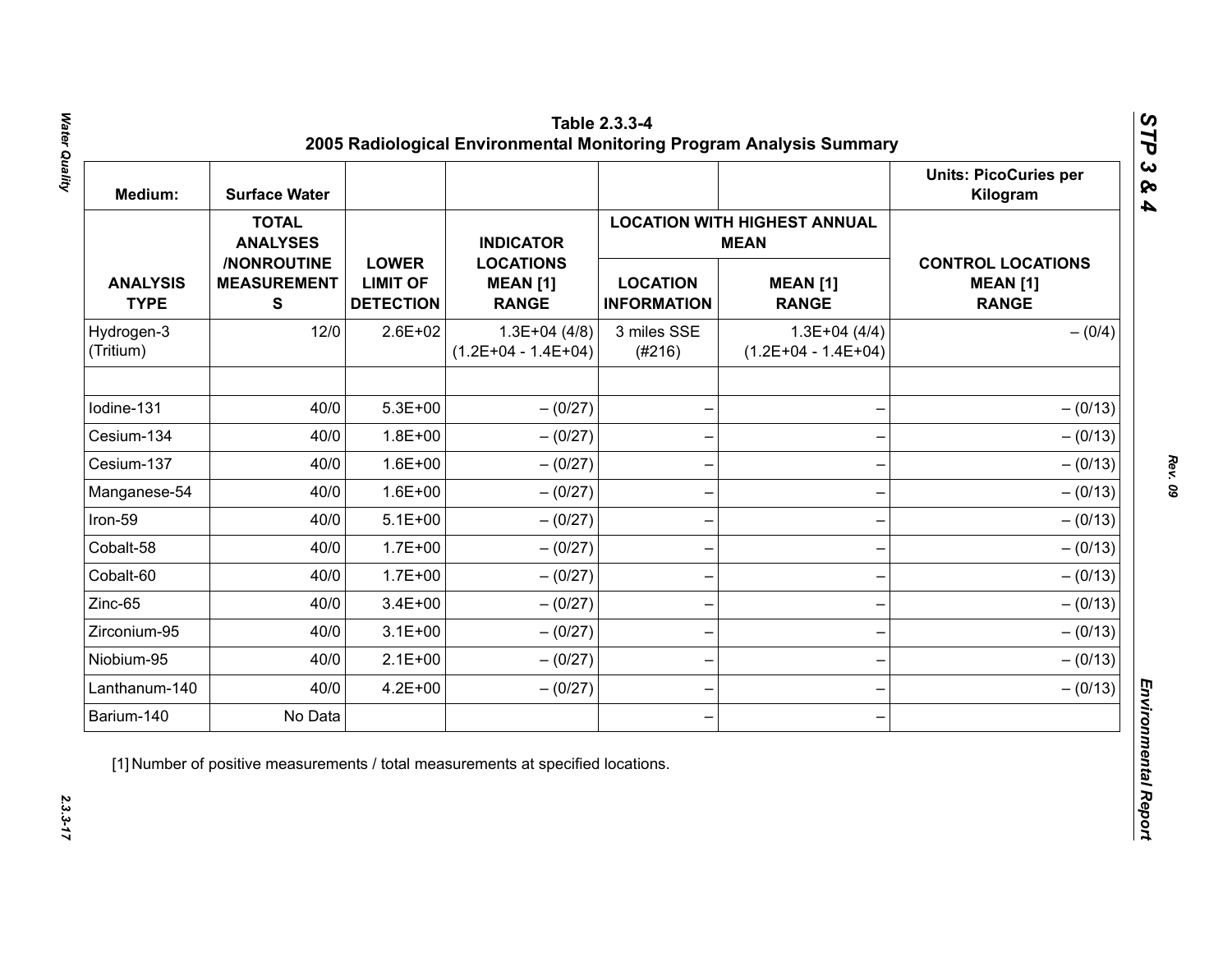| Year | West Branch of<br><b>Colorado River</b><br>(Offsite #213) | <b>Little Robbins</b><br>Slough<br>(Onsite #212) | <b>East Branch of</b><br><b>Little Robbins</b><br>Slough<br>(Onsite #211) | Ditch NE of<br>(Onsite #229) | <b>MCR</b><br><b>Blowdown</b><br>(Onsite #237) | <b>MCR Blowdown</b><br>(Onsite #216) |
|------|-----------------------------------------------------------|--------------------------------------------------|---------------------------------------------------------------------------|------------------------------|------------------------------------------------|--------------------------------------|
| 1995 | 505                                                       | 7,725                                            | 3,297                                                                     | 3,576                        | 5,673                                          | 10,850                               |
|      | 1,661                                                     | 2,663                                            | 3,139                                                                     | 3,428                        | 3,735                                          | 13,550                               |
|      | 2,630                                                     | 2,046                                            | 2,719                                                                     | 3,110                        | 2,330                                          | 13,558                               |
|      | 1,758                                                     | 1,758                                            | 3,190                                                                     | 1,382                        | 3,492                                          | 12,737                               |
| 1996 | 2,369                                                     | 2,207                                            | 3,038                                                                     | 3,687                        | 3,065                                          | 16,638                               |
|      | 3,405                                                     | 2,820                                            | 3,029                                                                     | 3,653                        | 4,132                                          | 17,410                               |
|      | 994                                                       | 782                                              | 1,860                                                                     | 1,534                        | 3,420                                          | 13,877                               |
|      | 2,383                                                     | 3,317                                            | 2,903                                                                     | 3,753                        | 3,904                                          | 9,678                                |
| 1997 | 269                                                       | 3,387                                            | 2,733                                                                     | 2,752                        | 4,805                                          | 11,434                               |
|      | 2,322                                                     | 4,123                                            | 3,392                                                                     | 4,593                        | 4,685                                          | 9,864                                |
|      | 183                                                       | 3,809                                            | 4,726                                                                     | 5,506                        | 6,155                                          | 9,777                                |
|      | 1,954                                                     | 4,352                                            | 4,652                                                                     | 5,745                        | 6,020                                          | 7,973                                |
| 1998 | 858                                                       | 5,086                                            | 5,038                                                                     | 5,948                        | 6,665                                          | 9,042                                |
|      | 5,641                                                     | 4,382                                            | 4,382                                                                     | 6,576                        | 6,713                                          | 9,223                                |
|      | 209                                                       | 209                                              | 4,828                                                                     | 5,755                        | 6,052                                          | 9,481                                |
|      | 498                                                       | 4,491                                            | 5,297                                                                     | 6,175                        | 7,628                                          | 10,815                               |
| 1999 | 2,939                                                     | 5,136                                            | 6,048                                                                     | 6,199                        | 7,743                                          | 11,226                               |
|      | 5,637                                                     | 3,139                                            | 5,637                                                                     | 6,095                        | 7,298                                          | 10,832                               |
|      | 6,093                                                     | 5,534                                            | 6,162                                                                     | 6,598                        | 7,451                                          | 10,633                               |
|      | 2,715                                                     | 6,236                                            | 6,352                                                                     | 6,944                        | 7,692                                          | 10,695                               |
| 2000 | 4,601                                                     | 5,920                                            | 6,182                                                                     | 6,230                        | 7,114                                          | 11,039                               |
|      | 5,876                                                     | 5,502                                            | 5,747                                                                     | 6,015                        | 6,400                                          | 11,385                               |
|      | 5,732                                                     | 5,813                                            | 5,618                                                                     | 6,595                        | 5,697                                          | 9,203                                |
|      | 5,391                                                     | 5,727                                            | 5,866                                                                     | 6,731                        | 6,355                                          | 8,931                                |
| 2001 | 1,905                                                     | 5,468                                            | 5,681                                                                     | 5,938                        | 7,289                                          | 8,179                                |
|      | 1,890                                                     | 3,111                                            | 5,501                                                                     | 4,945                        | 6,546                                          | 9,646                                |
|      | 1,016                                                     | 2,429                                            | 5,803                                                                     | 3,657                        | 7,527                                          | 9,342                                |
|      | 2,110                                                     | 5,630                                            | 5,480                                                                     | 6,090                        | 4,110                                          | 9,290                                |
| 2002 | 4,015                                                     | 6,257                                            | 5,860                                                                     | 6,248                        | 7,460                                          | 9,756                                |
|      | 4,888                                                     | 4,636                                            | 5,526                                                                     | 6,717                        | 6,890                                          | 9,911                                |
|      | 334                                                       | 2,259                                            | 4,935                                                                     | 5,166                        | 8,496                                          | 10,744                               |
|      | 1,703                                                     | 5,308                                            | 4,447                                                                     | 5,870                        | 6,366                                          | 10,535                               |
| 2003 | 1,800                                                     | 4,450                                            | 4,890                                                                     | 5,738                        | 7,290                                          | 11,083                               |
|      | 2,126                                                     | 4,847                                            | 5,216                                                                     | 4,163                        | 6,180                                          | 11,055                               |
|      | 271                                                       | 2,783                                            | 4,728                                                                     | 4,135                        | 6,376                                          | 9,420                                |
|      | 4,094                                                     | 5,847                                            | 5,301                                                                     | 6,505                        | 6,692                                          | 8,128                                |
| 2004 | 722                                                       | 4,377                                            | 4,704                                                                     | 5,051                        | 6,690                                          | 9,433                                |
|      | 1,842                                                     | 1,649                                            | 4,959                                                                     | 5,613                        | 6,564                                          | 10,978                               |
|      | 5,498                                                     | 3,898                                            | 4,545                                                                     | 6,526                        | 7,129                                          | 8,917                                |
|      | 264                                                       | 4,078                                            | 5,508                                                                     | 5,994                        | 6,699                                          | 9,228                                |
| 2005 | 3,040                                                     | 5,190                                            | 5,830                                                                     | 6,230                        | 8,020                                          | 11,900                               |
|      | 2,470                                                     | 4,330                                            | 5,820                                                                     | 1,970                        | 6,820                                          | 13,700                               |
|      | 1,580                                                     | 5,570                                            | 6,000                                                                     | 6,400                        | 6,900                                          | 13,700                               |
|      | 3,907                                                     | 3,907                                            | 5,748                                                                     | 6,267                        | 6,804                                          | 12,601                               |

## **Table 2.3.3-5 Tritium Concentration in Surface Water Bodies (pCi/Liter)**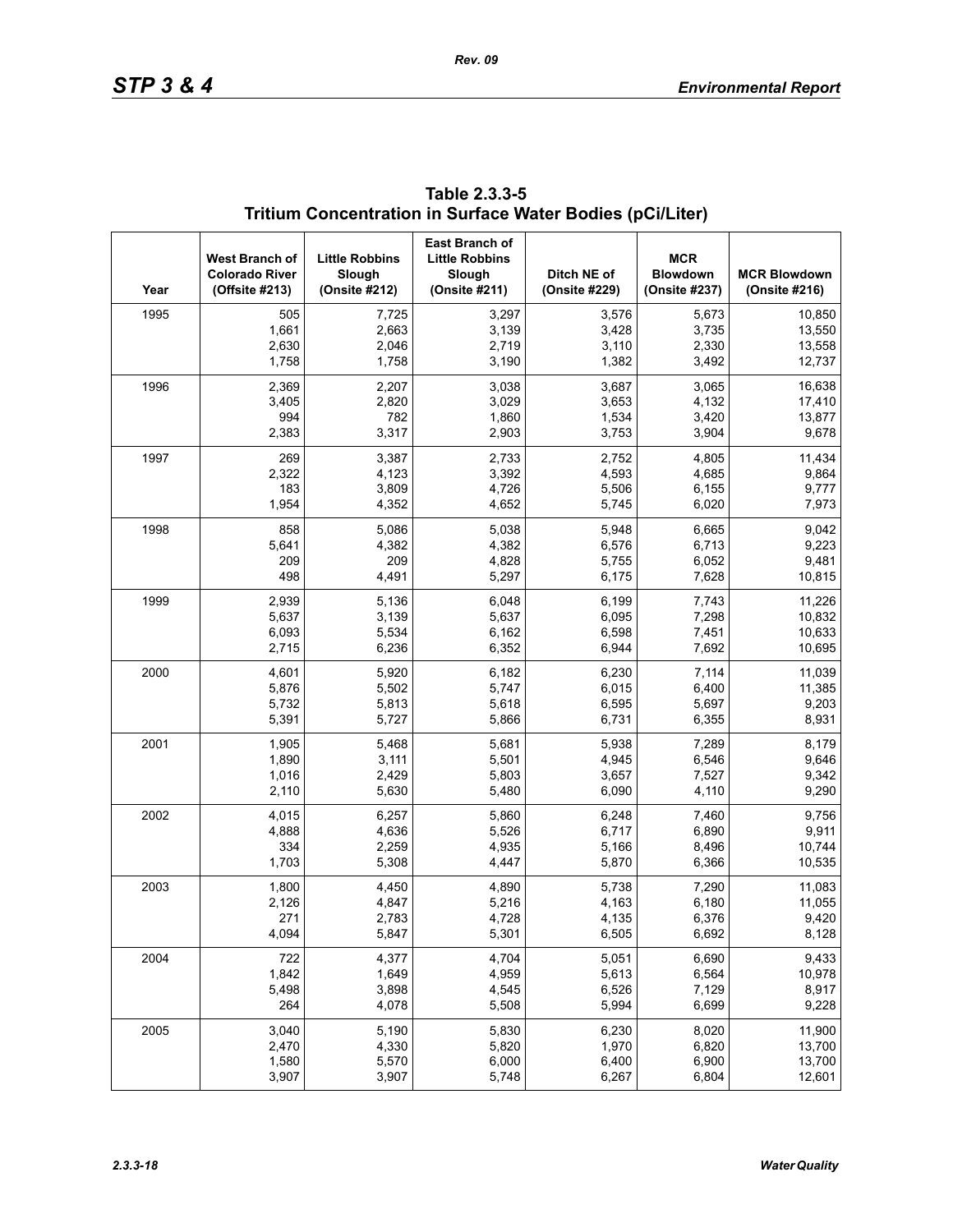| Table 2.3.3-6                                                            |  |
|--------------------------------------------------------------------------|--|
| Tritium Concentration (pCi/L) in Existing STP Site Pressure Relief Wells |  |

| <b>DATE</b> | <b>MCR Relief Well (onsite)</b><br>#701 | <b>MCR Relief Well (onsite)</b><br>#238 |
|-------------|-----------------------------------------|-----------------------------------------|
| 1990        |                                         |                                         |
|             |                                         |                                         |
|             |                                         | 674                                     |
|             |                                         | $\pmb{0}$                               |
| 1991        |                                         | 1167                                    |
|             |                                         | 739                                     |
|             |                                         | 2194                                    |
|             |                                         | 2030                                    |
| 1992        |                                         | 2093                                    |
|             |                                         | 2360                                    |
|             |                                         | 2640                                    |
|             |                                         |                                         |
| 1993        |                                         | 2870                                    |
|             |                                         | 3151                                    |
|             |                                         | 4243                                    |
|             |                                         |                                         |
| 1994        |                                         | 0                                       |
|             |                                         | 5061                                    |
|             |                                         |                                         |
|             |                                         | 5497                                    |
| 1995        | 4784                                    |                                         |
|             | 4408                                    |                                         |
|             | 3770                                    |                                         |
|             |                                         |                                         |
| 1996        | 3470                                    |                                         |
|             | 3279                                    |                                         |
|             | 3368                                    |                                         |
|             | 2842                                    |                                         |
| 1997        | 2958                                    |                                         |
|             | 3645                                    |                                         |
|             | 5154                                    |                                         |
|             | 5757                                    |                                         |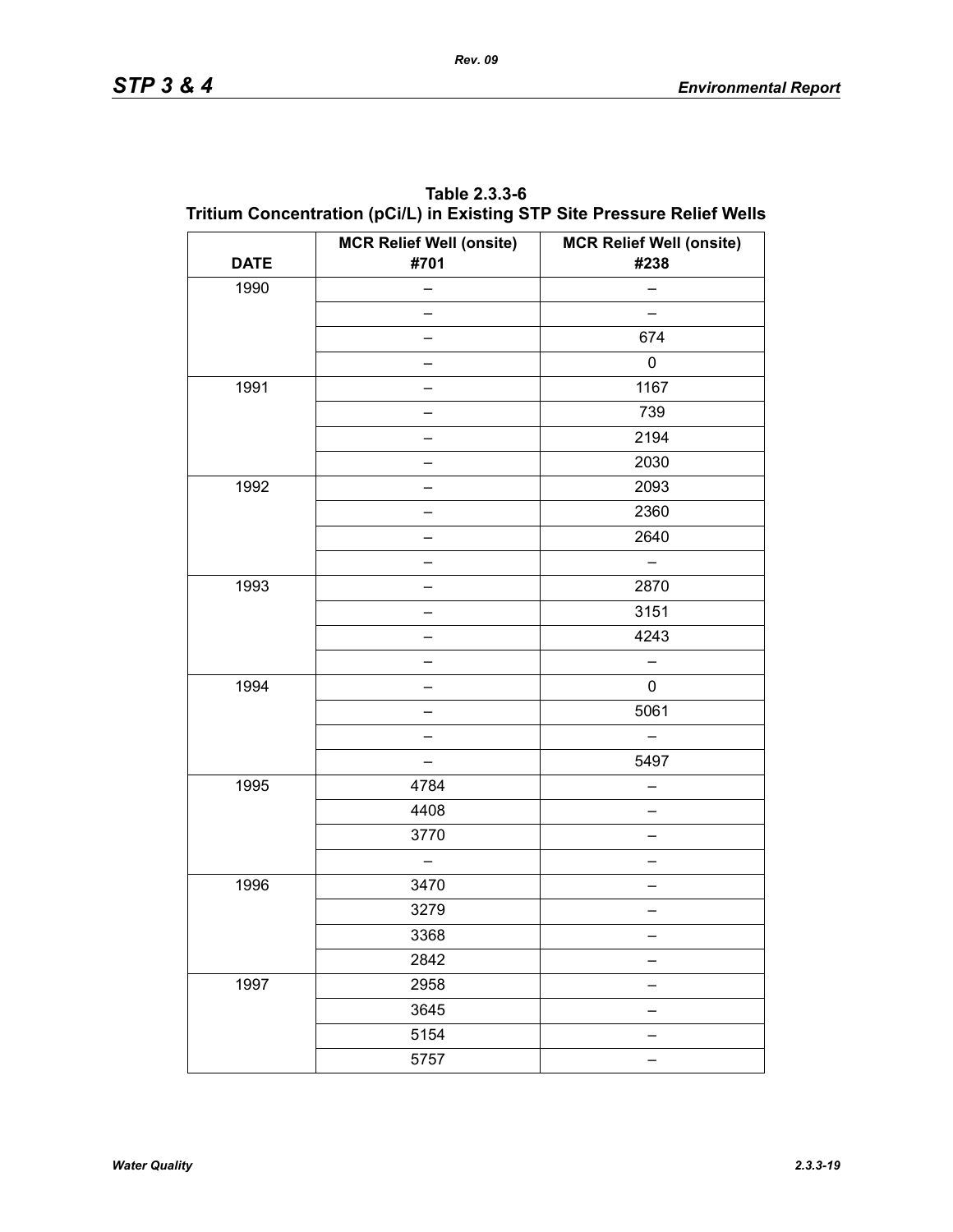| Table 2.3.3-6                                                                        |
|--------------------------------------------------------------------------------------|
| Tritium Concentration (pCi/L) in Existing STP Site Pressure Relief Wells (Continued) |

|             | <b>MCR Relief Well (onsite)</b> | <b>MCR Relief Well (onsite)</b> |
|-------------|---------------------------------|---------------------------------|
| <b>DATE</b> | #701                            | #238                            |
| 1998        | 6387                            | -                               |
|             | 7181                            |                                 |
|             | 7672                            |                                 |
|             | 7106                            |                                 |
| 1999        | 6975                            |                                 |
|             | 6505                            |                                 |
|             | 6526                            |                                 |
|             | 6553                            |                                 |
| 2000        | 6282                            |                                 |
|             | 5873                            |                                 |
|             | 5993                            |                                 |
|             | 6106                            |                                 |
| 2001        | 5546                            |                                 |
|             | 5817                            |                                 |
|             | 6262                            |                                 |
|             | 6143                            |                                 |
| 2002        | 6972                            |                                 |
|             | 6543                            |                                 |
|             | 5653                            |                                 |
|             | 6427                            |                                 |
| 2003        | 6098                            |                                 |
|             | 6257                            |                                 |
|             | 6052                            |                                 |
|             | 5882                            |                                 |
| 2004        | 5655                            |                                 |
|             | 5971                            |                                 |
|             | 6287                            |                                 |
|             | 5657                            |                                 |
| 2005        | 6030                            |                                 |
|             | 6259                            |                                 |
|             | 6535                            |                                 |
|             | 6082                            |                                 |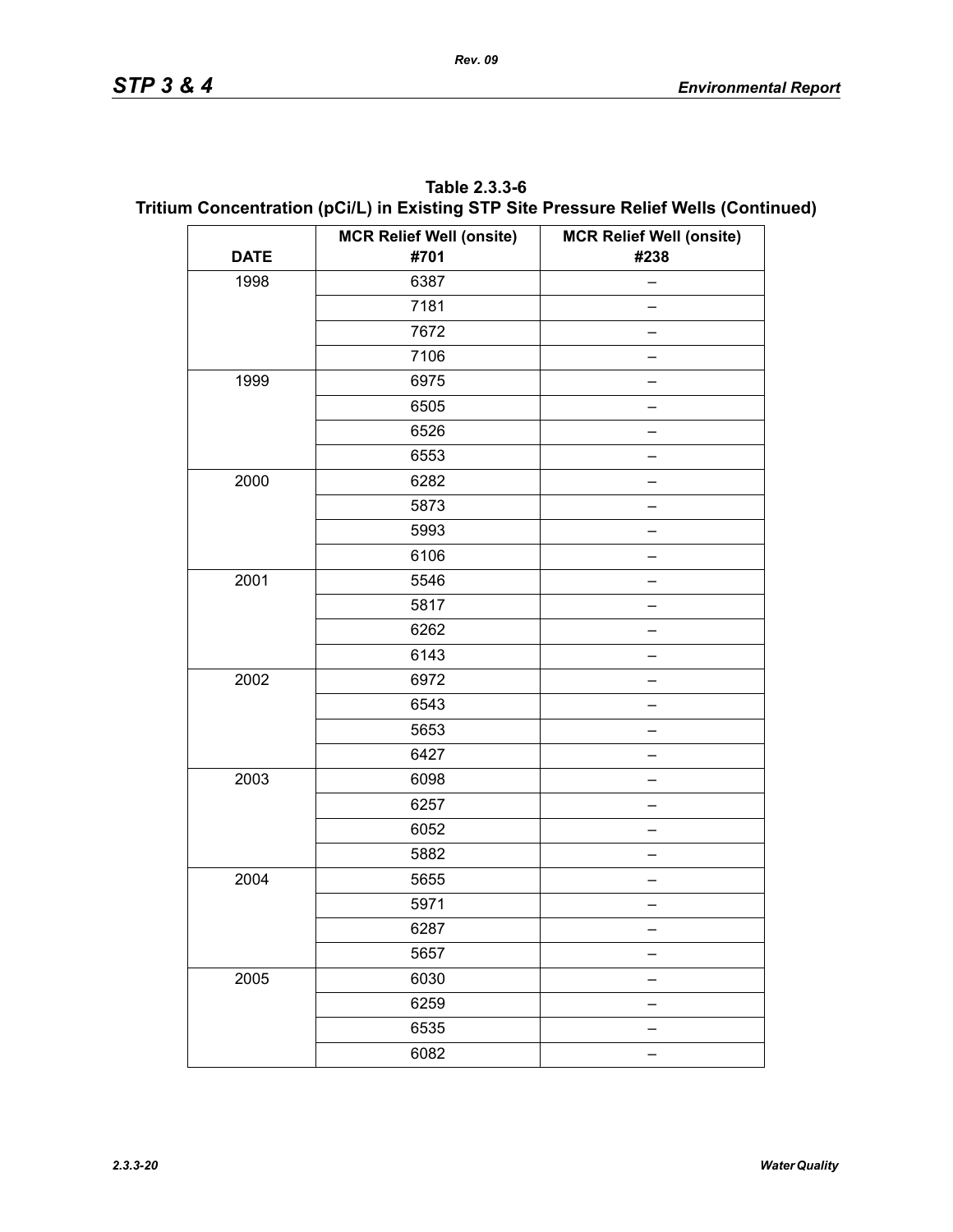| 12<br>22<br>20.7<br>11.7<br>9.82 |
|----------------------------------|
|                                  |
|                                  |
|                                  |
|                                  |
|                                  |
| 12                               |
| 12                               |
| 15.8                             |
| 10.7                             |
| $\qquad \qquad -$                |
|                                  |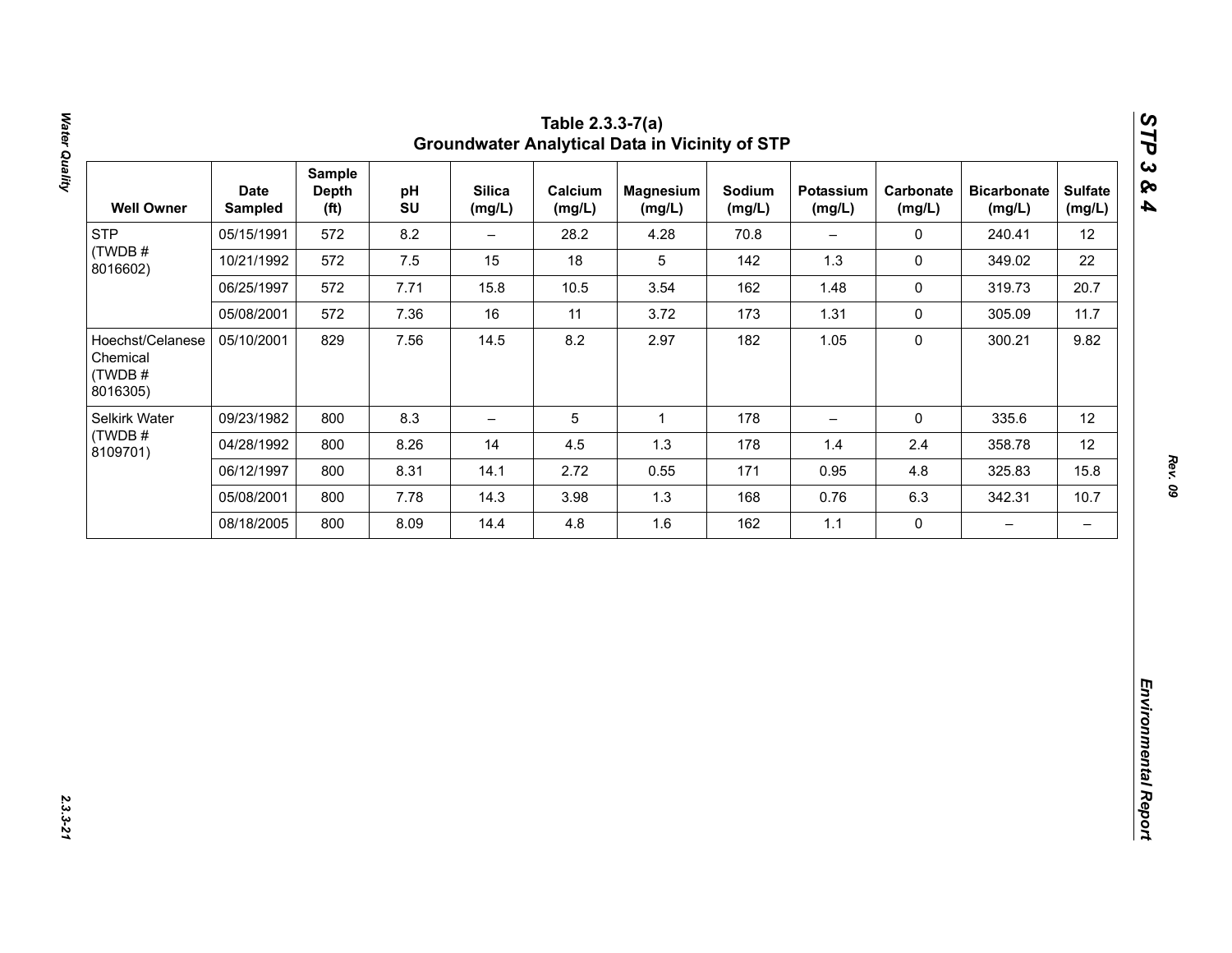| <b>STP</b><br>(TWDB                                    |            | <b>Depth</b><br>(f <sup>t</sup> ) | Chloride<br>(mg/L)       | <b>Fluoride</b><br>(mg/L) | <b>Nitrate</b><br>(mg/L) | <b>Dissolved</b><br><b>Solids</b><br>(mg/L) | <b>Specific</b><br>Cond.<br>$(\mu S/cm)$ | <b>Hardness</b><br>as $C_2CO_3$ | Sodium<br>$(\%)$ | Sodium<br><b>Absorption</b><br>Ratio | <b>Residual</b><br>$N_aCO_3$ |
|--------------------------------------------------------|------------|-----------------------------------|--------------------------|---------------------------|--------------------------|---------------------------------------------|------------------------------------------|---------------------------------|------------------|--------------------------------------|------------------------------|
| #8016602)                                              | 05/15/1991 | 572                               | 33                       | 0.37                      | 1.4                      | 268                                         | $\overline{\phantom{a}}$                 | 87                              | 63               | 3.28                                 | 2.18                         |
|                                                        | 10/21/1992 | 572                               | 45.5                     | 1.05                      | 2.66                     | 424                                         | 692                                      | 65                              | 82               | 7.63                                 | 4.41                         |
|                                                        | 06/25/1997 | 572                               | 68.9                     | 1.49                      | < 0.18                   | 441                                         | 750                                      | 40                              | 89               | 11.04                                | 4.43                         |
|                                                        | 05/08/2001 | 572                               | 109                      | 0.79                      | < 0.09                   | 476                                         | 865                                      | 42                              | 89               | 11.51                                | 4.15                         |
| Hoechst/<br>Celanese<br>Chemical<br>(TWDB<br>#8016305) | 05/10/2001 | 829                               | 120                      | 0.86                      | < 0.09                   | 487                                         | 888                                      | 32                              | 92               | 13.85                                | 4.27                         |
| Selkirk Water                                          | 09/23/1982 | 800                               | 84                       | 0.9                       | 0.45                     | 446                                         | 830                                      | 16                              | 95               | 19.01                                | 5.17                         |
| (TWDB#<br>8109701)                                     | 04/28/1992 | 800                               | 54                       | 0.99                      | 0.18                     | 445                                         | 766                                      | 16                              | 95               | 19.02                                | 5.63                         |
|                                                        | 06/12/1997 | 800                               | 48.6                     | 0.88                      | < 0.18                   | 419                                         | 719                                      | $\boldsymbol{9}$                | 97               | 24.73                                | 5.32                         |
|                                                        | 05/08/2001 | 800                               | 57                       | 0.86                      | < 0.09                   | 431                                         | 749                                      | 15                              | 95               | 18.7                                 | 5.51                         |
|                                                        | 08/18/2005 | 800                               | $\overline{\phantom{0}}$ | $\overline{\phantom{m}}$  | $\overline{\phantom{0}}$ | $\overline{\phantom{0}}$                    | 735                                      | 19                              | 95               | 16.35                                | $\overline{\phantom{m}}$     |

*2.3.3-22*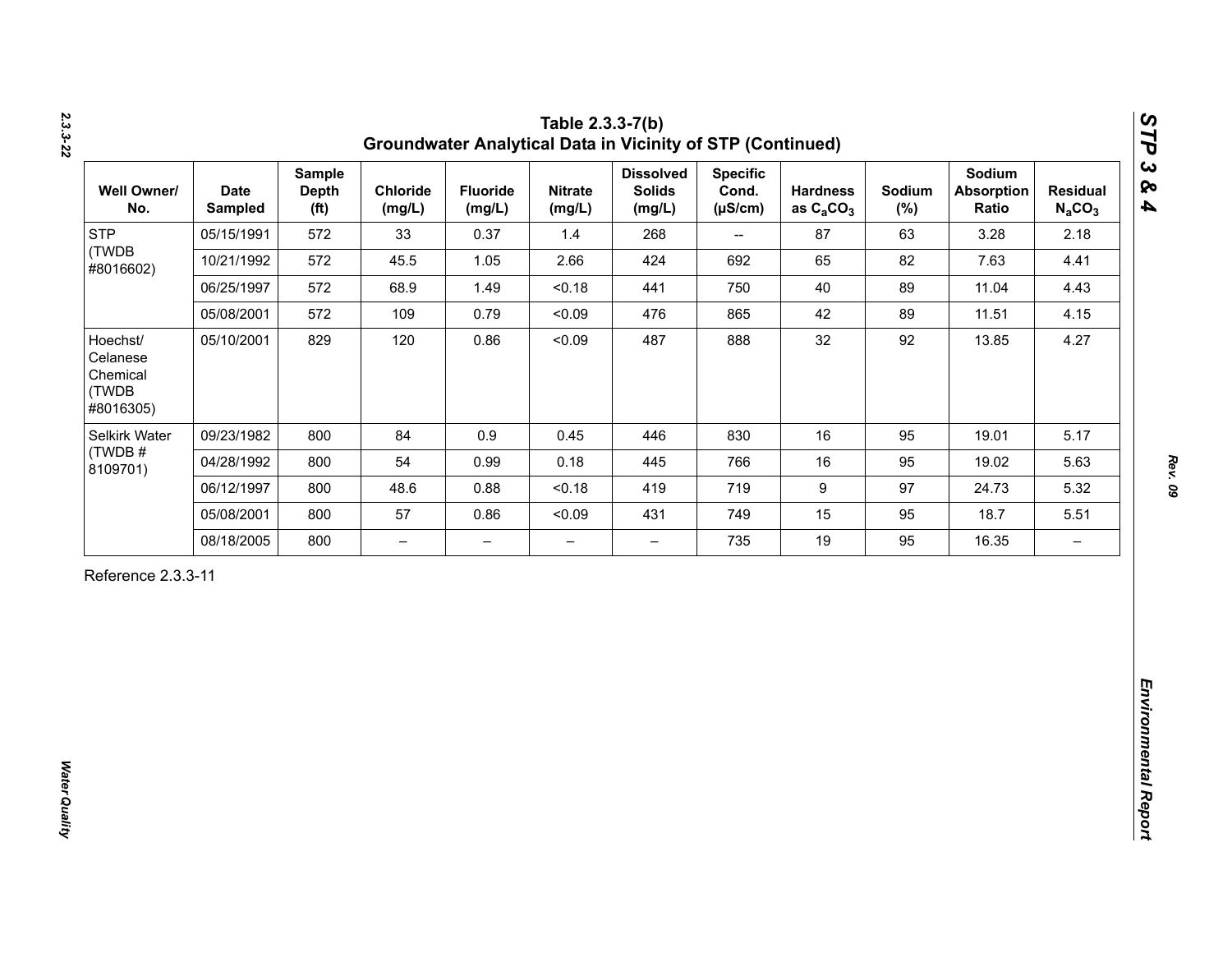| Medium:                 | <b>Drinking Water</b> |                  |                                           |                          |                                           | <b>Units: PicoCuries per Kilogram</b>     |
|-------------------------|-----------------------|------------------|-------------------------------------------|--------------------------|-------------------------------------------|-------------------------------------------|
| <b>ANALYSIS</b>         | <b>TOTAL ANALYSES</b> | <b>LOWER</b>     | <b>INDICATOR</b><br><b>LOCATIONS</b>      | <b>CONTROL LOCATIONS</b> |                                           |                                           |
| <b>TYPE</b>             | /NONROUTINE           | <b>LIMIT OF</b>  | MEAN (f)*                                 | <b>LOCATION</b>          | $MEAN(f)^*$                               | $MEAN(f)^*$                               |
|                         | <b>MEASUREMENTS</b>   | <b>DETECTION</b> | <b>RANGE</b>                              | <b>INFORMATION</b>       | <b>RANGE</b>                              | <b>RANGE</b>                              |
| Gross Beta              | 26/0                  | $1.8E + 00$      | $1.8E+00(12/13)$<br>$(1.2E+00 - 3.0E+00)$ | 14 miles NNE<br>(#228)   | $2.3E+00(13/13)$<br>$(1.4E+00 - 4.3E+00)$ | $2.3E+00(13/13)$<br>$(1.4E+00 - 4.3E+00)$ |
| Hydrogen-3<br>(tritium) | 8/0                   | $2.6E + 02$      | $- (0/4)$                                 |                          |                                           | $- (0/4)$                                 |
| Iodine-131              | 26/0                  | $3.2E + 00$      | $- (0/13)$                                | $\overline{\phantom{m}}$ | $\qquad \qquad -$                         | $- (0/13)$                                |
| Cesium-134              | 26/0                  | $2.0E + 00$      | $- (0/13)$                                | $\overline{\phantom{m}}$ | $\overline{\phantom{m}}$                  | $- (0/13)$                                |
| Cesium-137              | 26/0                  | $1.9E + 00$      | $- (0/13)$                                | -                        |                                           | $- (0/13)$                                |
| Manganese-54            | 26/0                  | $1.8E + 00$      | $- (0/13)$                                | $\qquad \qquad -$        | $\qquad \qquad -$                         | $- (0/13)$                                |
| Iron-59                 | 26/0                  | 4.9E+00          | $- (0/13)$                                | $\overline{\phantom{0}}$ | $\qquad \qquad -$                         | $- (0/13)$                                |
| Cobalt-58               | 26/0                  | $1.8E + 00$      | $- (0/13)$                                | $\overline{\phantom{m}}$ | $\overline{\phantom{0}}$                  | $- (0/13)$                                |
| Cobalt-60               | 26/0                  | $1.9E + 00$      | $- (0/13)$                                | $\overline{\phantom{m}}$ | $\qquad \qquad -$                         | $- (0/13)$                                |
| Zinc-65                 | 26/0                  | 4.0E+00          | $- (0/13)$                                | $\overline{\phantom{0}}$ | $\qquad \qquad -$                         | $- (0/13)$                                |
| Zirconium-95            | 26/0                  | $3.3E + 00$      | $- (0/13)$                                | $\overline{\phantom{m}}$ | $\qquad \qquad -$                         | $- (0/13)$                                |
| Niobium-95              | 26/0                  | $2.2E + 00$      | $- (0/13)$                                | $\overline{\phantom{m}}$ | $\qquad \qquad -$                         | $- (0/13)$                                |
| Lanthanum-140           | 26/0                  | $3.1E + 00$      | $- (0/13)$                                | $\overline{\phantom{m}}$ | $\overline{\phantom{m}}$                  | $- (0/13)$                                |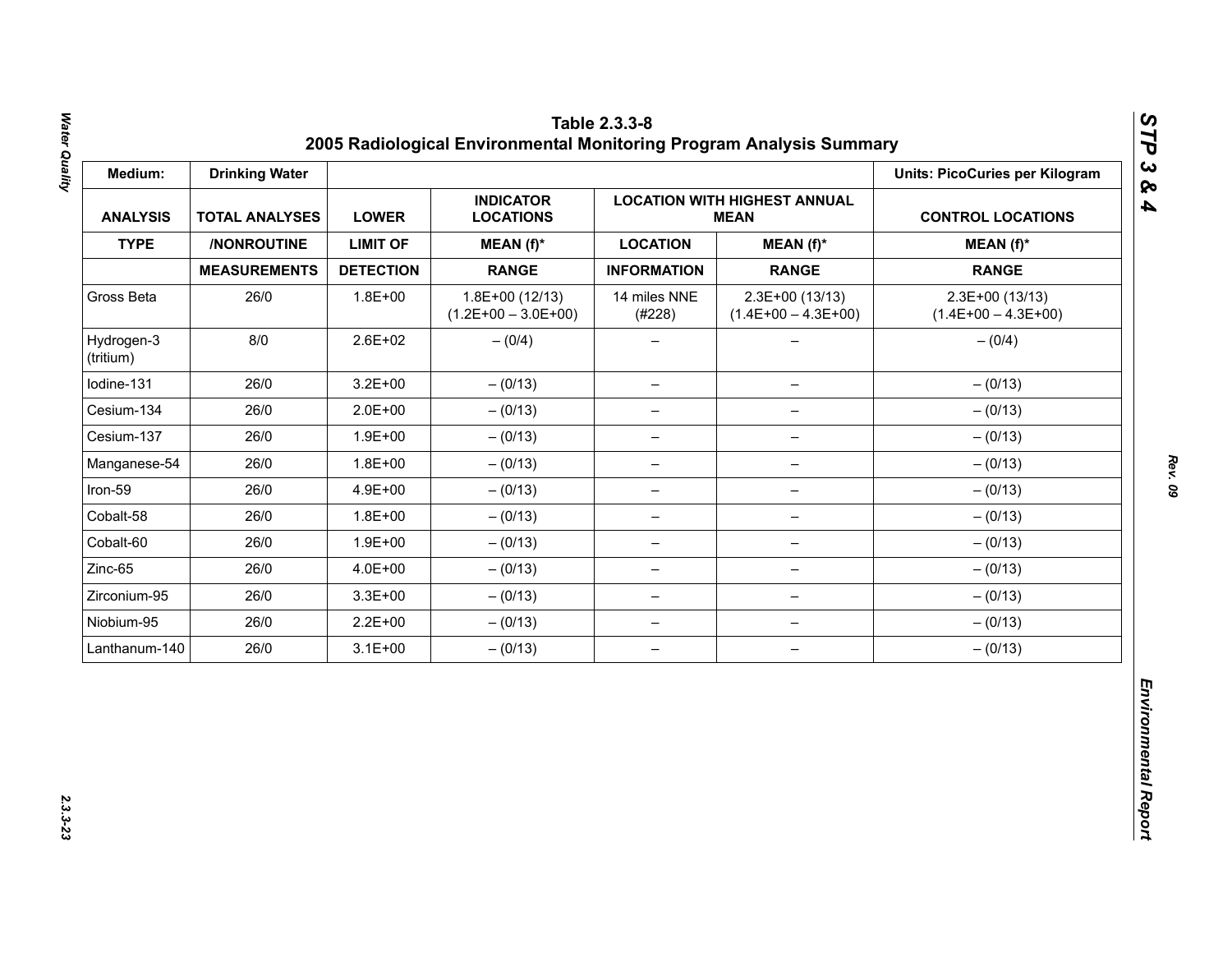| Medium:                 |                       | Groundwater (On site test well) |                                           |                          |                                          | <b>Units: PicoCuries</b><br>per Kilogram |
|-------------------------|-----------------------|---------------------------------|-------------------------------------------|--------------------------|------------------------------------------|------------------------------------------|
| <b>ANALYSIS</b>         | <b>TOTAL ANALYSES</b> | <b>LOWER</b>                    | <b>INDICATOR LOCATIONS</b>                |                          | <b>LOCATION WITH HIGHEST ANNUAL MEAN</b> | <b>CONTROL</b><br><b>LOCATIONS</b>       |
| <b>TYPE</b>             | /NONROUTINE           | <b>LIMIT OF</b>                 | $MEAN(f)^*$                               | <b>LOCATION</b>          | MEAN $(f)^*$                             | $MEAN(f)^*$                              |
|                         | <b>MEASUREMENTS</b>   | <b>DETECTION</b>                | <b>RANGE</b>                              | <b>INFORMATION</b>       | <b>RANGE</b>                             | <b>RANGE</b>                             |
| Hydrogen-3<br>(tritium) | 6/0                   | 2.6E+02                         | $1.2E + 03(6/6)$<br>$(1.0E+03 - 1.6E+03)$ | 3.8 miles S<br>(#235)    | $1.2E+03(6/6)$<br>$(1.0E+03 - 1.6E+03)$  | no samples                               |
| lodine-131              | 6/0                   | $5.3E + 00$                     | $- (0/6)$                                 | $\qquad \qquad -$        | $\overline{\phantom{0}}$                 | no samples                               |
| Cesium-134              | 6/0                   | $1.9E + 00$                     | $- (0/6)$                                 | $\qquad \qquad -$        | $\overline{\phantom{0}}$                 | no samples                               |
| Cesium-137              | 60                    | $1.8E + 00$                     | $-(0/6)$                                  | $\overline{\phantom{a}}$ | $\qquad \qquad -$                        | no samples                               |
| Manganese-54            | 6/0                   | $1.7E + 00$                     | $- (0/6)$                                 | $\overline{\phantom{m}}$ | -                                        | no samples                               |
| Iron-59                 | 6/0                   | $5.4E + 00$                     | $- (0/6)$                                 | $\qquad \qquad -$        | -                                        | no samples                               |
| Cobalt-58               | 6/0                   | $1.8E + 00$                     | $- (0/6)$                                 | $\overline{\phantom{m}}$ | $\qquad \qquad -$                        | no samples                               |
| Cobalt-60               | 6/0                   | $1.7E + 00$                     | $- (0/6)$                                 | $\overline{\phantom{m}}$ | $\qquad \qquad -$                        | no samples                               |
| Zinc-65                 | 6/0                   | $3.6E + 00$                     | $-(0/6)$                                  | $\overline{\phantom{m}}$ | $\qquad \qquad -$                        | no samples                               |
| Zirconium-95            | 6/0                   | $3.2E + 00$                     | $-(0/6)$                                  | $\qquad \qquad -$        | -                                        | no samples                               |
| Niobium-95              | 6/0                   | $2.2E + 00$                     | $-(0/6)$                                  | $\qquad \qquad -$        | $\overline{\phantom{a}}$                 | no samples                               |
| Lanthanum-140           | 6/0                   | $4.1E + 00$                     | $-(0/6)$                                  | $\qquad \qquad -$        | $\qquad \qquad -$                        | no samples                               |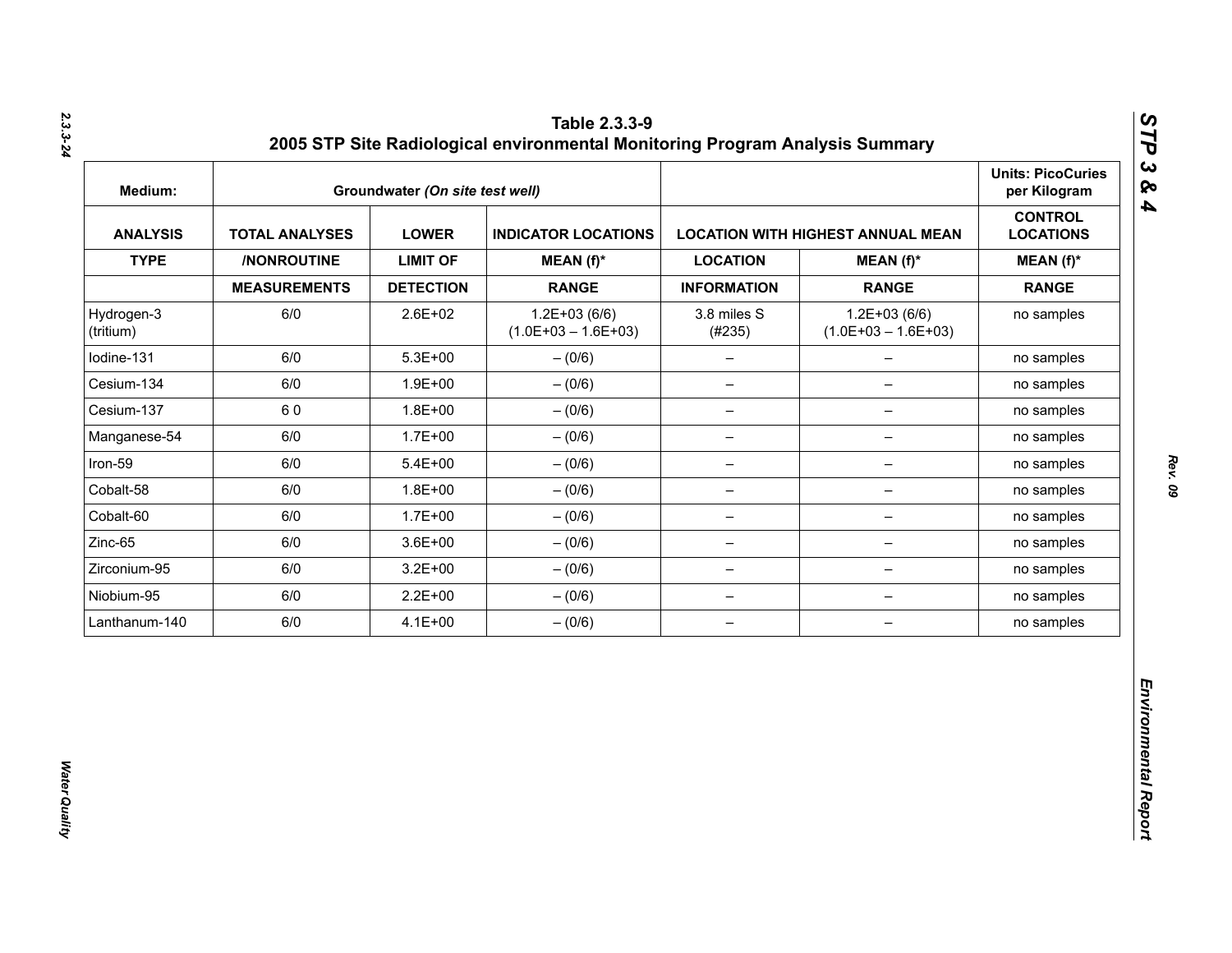|                               |                                       |                                  |            |                                  |                          | <b>Tritium Activity Level</b> | (picocuries/Liter)       |                                  |                          |                                  |
|-------------------------------|---------------------------------------|----------------------------------|------------|----------------------------------|--------------------------|-------------------------------|--------------------------|----------------------------------|--------------------------|----------------------------------|
|                               |                                       |                                  |            | <b>COLLECTION</b><br><b>DATE</b> |                          |                               |                          | <b>COLLECTION</b><br><b>DATE</b> |                          | <b>COLLECTION</b><br><b>DATE</b> |
| <b>STATION</b><br><b>CODE</b> | <b>LOCATION</b><br><b>DESCRIPTION</b> | <b>GPS</b><br><b>COORDINATES</b> | <b>LSN</b> | week of<br>4/10/2006             | <b>LSN</b>               | 04/27/06                      | <b>LSN</b>               | 05/03/06                         | <b>LSN</b>               | 08/21/06                         |
| 255                           | Piezometer Well<br>#415 depth 110'    | 28° 44.770<br>96° 00.435         | 40689      | $<$ LLD                          | $\overline{\phantom{0}}$ |                               |                          |                                  | $\overline{\phantom{0}}$ |                                  |
| 256                           | Piezometer Well<br>#417 depth 100'    | 28° 46.636<br>96° 00.416         | 40690      | $<$ LLD                          | $\qquad \qquad -$        | $\overline{\phantom{0}}$      | $\qquad \qquad -$        |                                  | $\overline{\phantom{0}}$ |                                  |
| 257                           | Piezometer Well<br>#421-02 depth 80'  | 28° 44.821<br>96° 04.964         | 40691      | $<$ LLD                          | $\overline{\phantom{0}}$ | $\overline{\phantom{0}}$      | $\overline{\phantom{0}}$ | $\overline{\phantom{0}}$         | $\overline{\phantom{0}}$ | $\equiv$                         |
| 258                           | Piezometer Well<br>#435-01 depth 50'  | 28° 45.832<br>96° 04.863         | 40692      | $<$ LLD                          | $\overline{\phantom{0}}$ | $\overline{\phantom{0}}$      | $\overline{\phantom{0}}$ | $\!-$                            | $\overline{\phantom{0}}$ | $\overline{\phantom{m}}$         |
| 259                           | Piezometer Well #35-<br>02 depth 50'  | 28° 45.831<br>96° 04.856         | 40693      | 593                              | 40751                    | 340                           |                          |                                  | 41413<br>41414           | 309<br>444                       |
| 260                           | Piezometer Well<br>#37 depth 74'      | 28° 44.467<br>96° 02.425         | 40693      | $<$ LLD                          | $\overline{\phantom{0}}$ | $\overline{\phantom{0}}$      | $\overline{\phantom{0}}$ | $\equiv$                         | $\overline{\phantom{0}}$ | $\rightarrow$                    |
| 261                           | Piezometer Well<br>#446 depth 78'     | 28° 45.182<br>96° 00.208         | 40695      | $<$ LLD                          | $\qquad \qquad -$        | $\qquad \qquad -$             | $\overline{\phantom{m}}$ | $\qquad \qquad -$                | $\overline{\phantom{0}}$ | $\overline{\phantom{0}}$         |

Water Quality *Water Quality 2.3.3-25*

*Rev. 09*

*STP 3 & 4*

2.3.3-25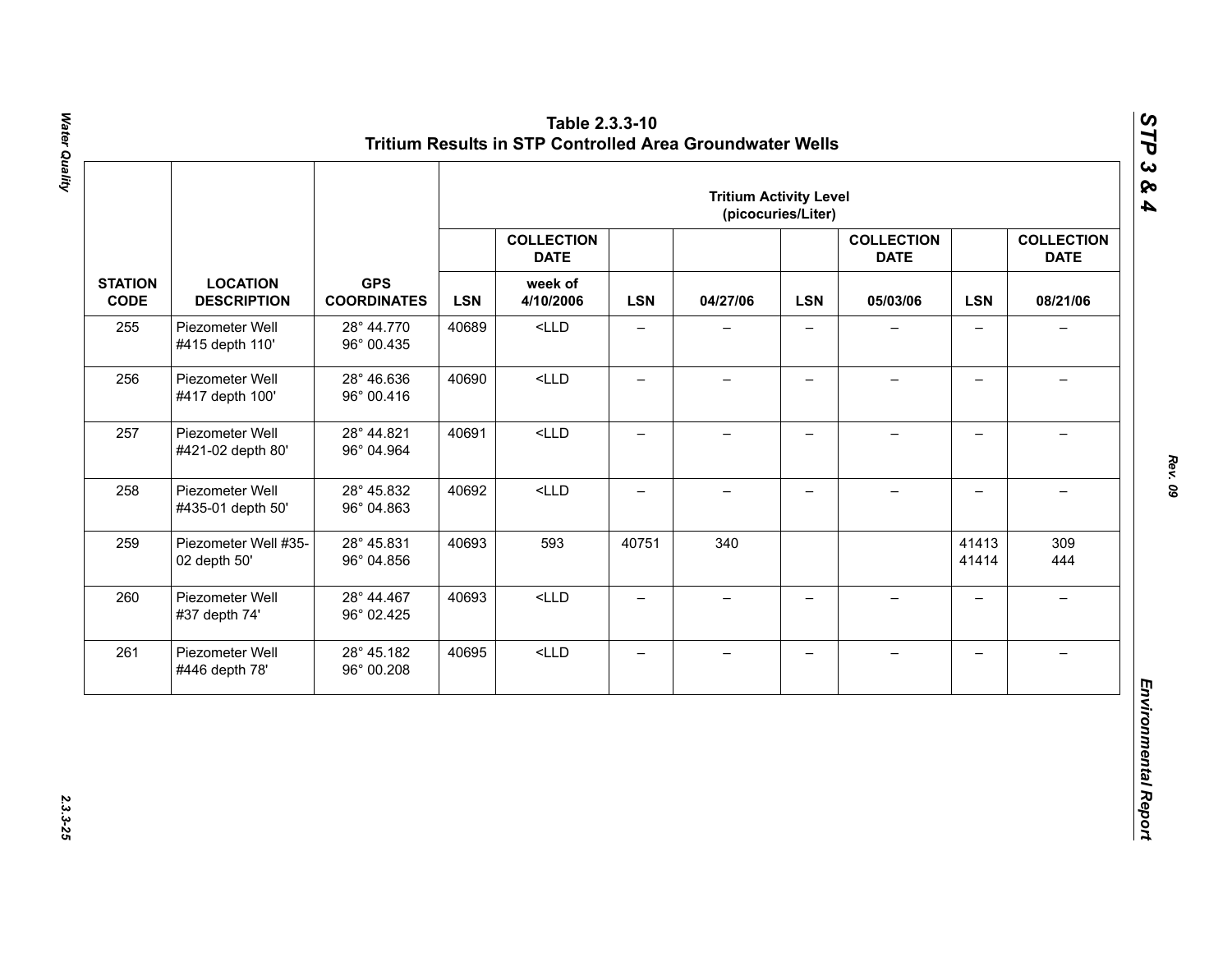|                               |                                                             |                                  | <b>Tritium Activity Level</b><br>(picocuries/Liter) |                                           |                          |                          |                          |                                  |                          |                                  |
|-------------------------------|-------------------------------------------------------------|----------------------------------|-----------------------------------------------------|-------------------------------------------|--------------------------|--------------------------|--------------------------|----------------------------------|--------------------------|----------------------------------|
|                               |                                                             |                                  |                                                     | <b>COLLECTION</b><br><b>DATE</b>          |                          |                          |                          | <b>COLLECTION</b><br><b>DATE</b> |                          | <b>COLLECTION</b><br><b>DATE</b> |
| <b>STATION</b><br><b>CODE</b> | <b>LOCATION</b><br><b>DESCRIPTION</b>                       | <b>GPS</b><br><b>COORDINATES</b> | <b>LSN</b>                                          | week of<br>4/10/2006                      | <b>LSN</b>               | 04/27/06                 | <b>LSN</b>               | 05/03/06                         | <b>LSN</b>               | 08/21/06                         |
| 262                           | Piezometer Well #<br>446A depth 40'<br>North pipe           | 28° 45.183<br>96° 00.209         | 40696                                               | $<$ LLD                                   | $\qquad \qquad -$        | —                        | $\overline{\phantom{0}}$ |                                  | $\qquad \qquad -$        | $\overline{\phantom{0}}$         |
| 263                           | Piezometer Well #<br>447 depth 104'<br>South Pipe           | 28° 46.196<br>96° 00.235         | 40697                                               | $<$ LLD                                   | $\overline{\phantom{0}}$ | $\overline{\phantom{0}}$ | $\overline{\phantom{0}}$ |                                  | $\qquad \qquad -$        |                                  |
| 264                           | Piezometer Well #<br>447A depth 46'                         | 28° 46.197<br>96° 00.235         | 40698                                               | $<$ LLD                                   | —                        | $\overline{\phantom{0}}$ | $\overline{\phantom{0}}$ |                                  | $\overline{\phantom{0}}$ |                                  |
| 265                           | Piezometer Well #<br>602 depth 80'                          | 28° 48.178<br>96° 03.337         |                                                     | NOT SAMPLED -<br>obstruction in well pipe | $\overline{\phantom{0}}$ | $-$                      | $\overline{\phantom{0}}$ |                                  | $\overline{\phantom{0}}$ |                                  |
| 266                           | Piezometer Well #<br>602A depth 40'                         | 28° 48.177<br>96° 03.337         | 40699                                               | $<$ LLD                                   | $\qquad \qquad -$        | $\overline{\phantom{0}}$ | $\qquad \qquad -$        |                                  | $\overline{\phantom{0}}$ |                                  |
| 267                           | Windmill North of<br>Heavy Haul Rd near<br><b>Well #417</b> | 28° 00.000<br>96° 00.000         | 40700                                               | $<$ LLD                                   | $\equiv$                 | $\overline{\phantom{0}}$ | $\overline{\phantom{0}}$ | $\!-$                            | $\overline{\phantom{0}}$ | $\overline{\phantom{0}}$         |
| 268                           | Windmill East of<br><b>MCR</b>                              | 28° 00.000<br>96° 00.000         | 40701                                               | $<$ LLD                                   | $\qquad \qquad -$        | $\overline{\phantom{0}}$ | —                        |                                  | $\qquad \qquad -$        |                                  |

*2.3.3-26*